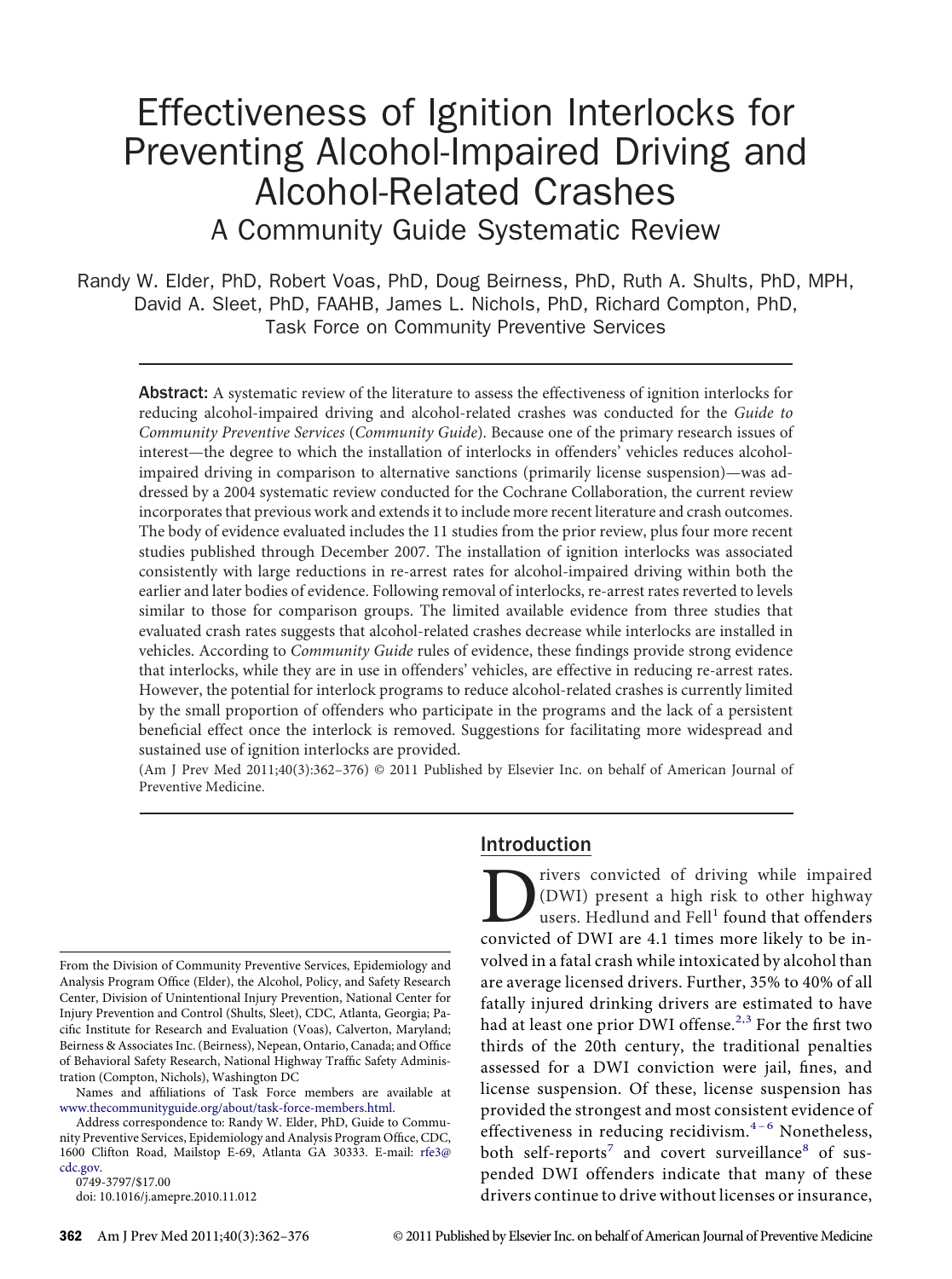and that they often continue to do so even after becom-ing eligible for license reinstatement.<sup>[9](#page-10-0)</sup>

# Use of Vehicle Sanctions to Reduce Illicit Driving

Given the evidence that suspension alone does not prevent DWI offenders from driving illicitly, state legislatures have enacted various measures that keep impaireddriving offenders from accessing their vehicles, such as vehicle impoundment and immobilization laws $10 - 12$  and vehicle forfeiture laws.<sup>[13](#page-10-0)</sup> Although there is evidence that such actions reduce recidivism, they may have potential adverse effects on innocent family members, and therefore have not been widely adopted for a broad range of offenders. A less disruptive approach to reduce DWI recidivism is to require installation of a device on the vehicle that prevents a driver impaired by alcohol from operating the vehicle.

#### History of Interlock Development and Use

The first efforts to develop devices to prevent vehicle operation by intoxicated drivers grew out of human performance research. From this work, some prototype devices, such as a "Quick Key" unit that tested the driver's reaction time, were developed for vehicles.<sup>14</sup> However, the large variation in human performance resulted in a substantial number of false-positive signals. Subsequent systems were designed to assess intoxication more directly, using a dashboard-mounted breathalyzer device that prevents the vehicle from starting if the driver's blood alcohol concentration (BAC) is above a predefıned limit. The fırst ignition interlock device that used BAC testing was introduced in 1970. However, it did not operate reliably under all environmental conditions, and lacked several provisions that proved necessary to prevent circumvention.

Beginning in the 1990s, a "second generation" of interlocks<sup>15</sup> was introduced, which added several features that made circumvention more diffıcult. These features include:

- Hum tone recognition—which requires training to make the sensor work, and prevents the driver from using untrained substitutes,
- Filtered air detection*—*which prevents blowing through a device that fılters out the alcohol,
- Blow abort*—*which detects air samples that are too small, and
- Random running retest—which prevents drinking while the engine is running.

Coupling these features with a requirement that the interlocked vehicle be brought in for service every 30 days



Figure 1. Interlock growth in the U.S. through 2009, data with polynomial fit (adapted from Marques,  $2009^{18}$ )

resulted in units for which undetected circumvention was very difficult.<sup>16</sup> These features were integrated into a model for state interlock standards by the National Highway Traffıc Safety Administration (NHTSA) in 1992. Although these standards minimized the opportunity for offenders to drive their interlock-equipped cars after drinking, they could not prevent offenders from circumventing the system by illegally driving different vehicles without interlocks. However, the existing evidence $^{17}$  $^{17}$  $^{17}$  suggests that the availability of a non-interlock vehicle did not greatly reduce the effectiveness of interlocks for preventing alcohol-impaired driving.

The advent of "second generation" interlock units and the 1992 NHTSA standards stimulated a dramatic increase in their use in the U.S. (Figure 1), amounting to an estimated 200,000 units by 2009.<sup>18</sup> Nevertheless, NHTSA's model specifıcations still showed two limitations in the interlock hardware: (1) defınitive identifıcation of the person blowing into the unit was not available and (2) although circumvention was diffıcult, detection of any attempt to circumvent the unit was delayed until the next scheduled maintenance inspection of the interlock. Since then, interlock manufacturers have been working to improve methods for identifying the user and for ensuring that an attempt to bypass the unit will cause it to shut down unless it is quickly brought in for a maintenance inspection ( $\sim$ 48 hours).

# Types of Interlock Programs and Their Influence on Interlock Use

One of the most important limiting factors for the public health impact of interlock programs is the relatively small number of offenders who participate in such programs. Despite the continuing growth of interlock use, only a small fraction of the approximately 1.4 million people arrested for DWI annually in the U.S. use them. This apparently low usage rate is partly due to the failure to convict some of the arrested offenders, and it also reflects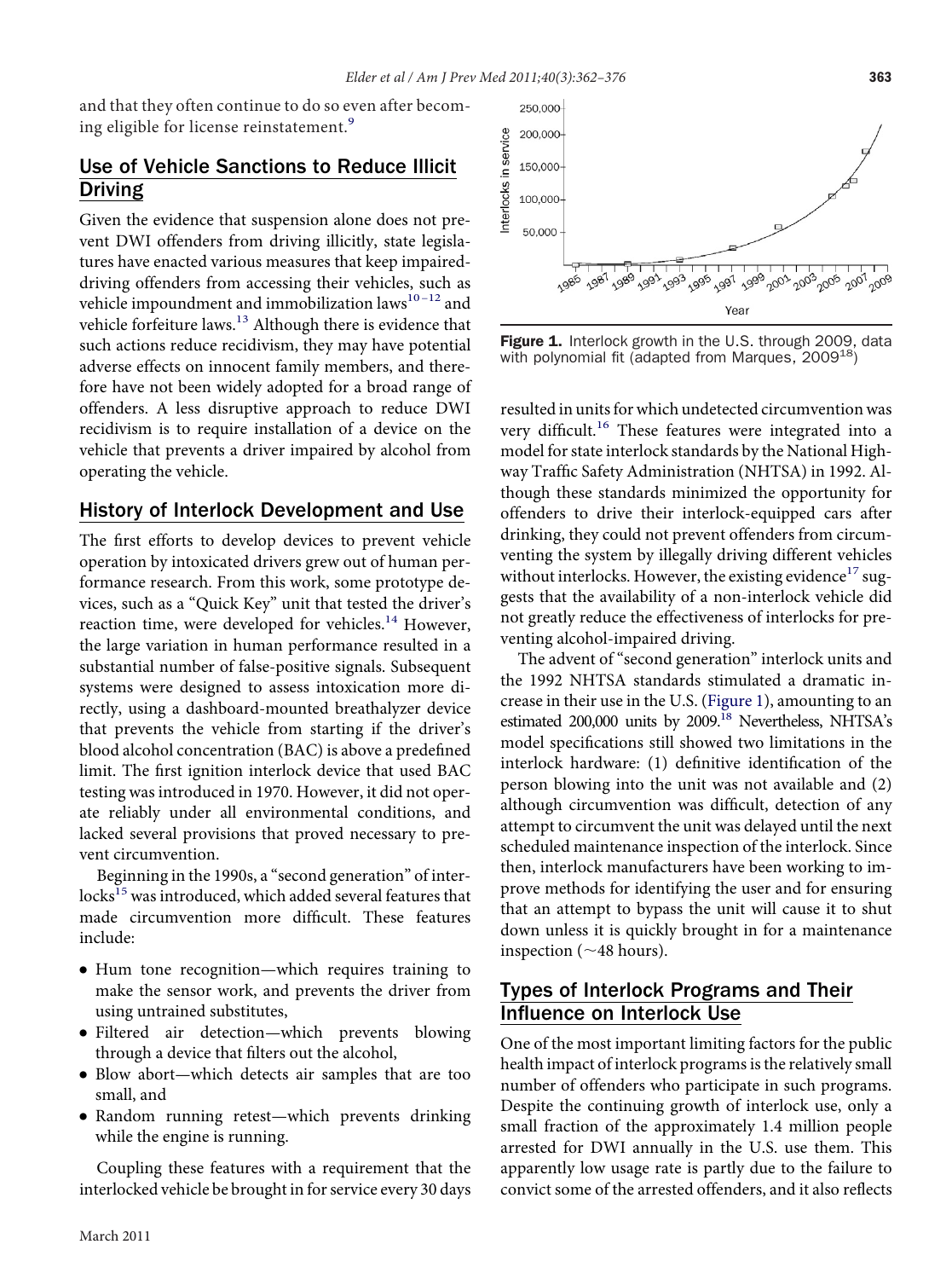the policy in most states of confıning their programs to the 400,000 to 500,000 multiple offenders apprehended each year. Furthermore, contrary to early expectations, many DWI offenders prefer license suspension to interlock installation; generally, less than 10% of eligible offenders enter interlock programs.[19](#page-10-0)

The specifıc features and procedures of interlock programs vary both among states and among jurisdictions within states. One of the key features of interlock programs in the U.S. is the type of legal authority that they operate under:

- 1. The judicial authority to impose suitable sanctions under common law;
- 2. State laws specifıcally providing for the use of interlocks as a sanction for DWI or for driving while suspended (DWS); and
- 3. The administrative authority of the state motor vehicle department to regulate driver licensing.

These programs also vary with respect to who is eligible, when interlocks are installed (i.e., after arrest versus after sentencing), and whether judges or offenders have discretion over offering or participating in interlock programs. All of these features have the potential to influence both the number and characteristics of offenders who participate in the programs, and thus their public health impact.

#### Judicial Interlock Programs

The earliest interlock programs were implemented by individual judges applying the interlock as one sanctioning option. Under such programs, court orders to install interlocks often were not processed by the department of motor vehicles (DMV). Consequently, these required sanctions were not on the license records, and offıcers who stopped offenders would not be alerted to check for the interlocks.

Based on some evidence that these early programs were successful in reducing recidivism among the small number of people who had interlocks installed,<sup>[20](#page-10-0)</sup> some states passed legislation that provided judges with explicit authority to impose interlocks at their discretion. This produced only a modest increase in the number of offenders using interlocks because the courts continued to enlist only 10% or less of eligible offenders. $21$ 

In part, this low penetration of interlock programs stimulated the passage of mandatory laws that required judges to place offenders convicted of multiple DWIs in interlock programs. However, such laws conflicted with other state legislation mandating hard license suspensions which prohibit any driving—for second-time offenders. Thus, courts were mandated to require interlocks on vehicles that offenders could not legally drive; few courts

complied with this mandate. $22,23$  A provision of the Federal Transportation Equity Act for the 21st Century required states to suspend the licenses of second-time offenders for at least 1 year.<sup>24</sup> That law has since been changed by the Congress to require only 3 months of suspension.

#### Administrative Interlock Programs

Several states (e.g., California, West Virginia) have enacted laws administered by state DMVs that allow offenders who have interlocks installed to drive during a period in which their driving licenses would otherwise be fully suspended. More recently, in part because of the requirements of the Federal Transportation Equity Act, states have begun to implement laws that require installation of an interlock as a prerequisite for license reinstatement. Two types of such legislation have been implemented. Some states require a period of interlock installation before license reinstatement, but the offender can delay reinstatement during the period the interlock would be required and thereby avoid installing the device. An alternative implemented in other states, such as Florida, is to require a period of interlock installation no matter how long the offender delays, thus making it impossible to avoid the requirement if the offender is ever to be relicensed. A potential problem for these postreinstatement programs is that many DWI offenders delay reinstatement for 1 year or more and up to one third never reinstate.[9,25](#page-10-0)

#### Efforts to Increase Interlock Use

Several recent efforts have been made to develop programs that better address barriers limiting the uptake of interlocks. The goal of these efforts is to increase the number of offenders who drive interlock-equipped vehicles, to realize more fully the potential population-level effects of interlocks on alcohol-impaired driving and alcohol-related crashes. Primary strategies involve increasing the number of offenders eligible for interlocks, increasing the desirability of participating in the program, and increasing the negative consequences of failing to participate in the program.

Some states have developed programs that allow or require the installation of interlocks after an arrest (as opposed to conviction) for DWI. This minimizes the period of license suspension, during which offenders may become accustomed to driving illegally, $<sup>8</sup>$  $<sup>8</sup>$  $<sup>8</sup>$  thus leading</sup> them to devalue the opportunity for legal driving afforded by the interlock program. For example, Texas has a judicial program that requires some offenders to have an interlock installed before posting bail after arrest. In 2003, New Mexico created a voluntary administrative program that allows any driver whose license is sus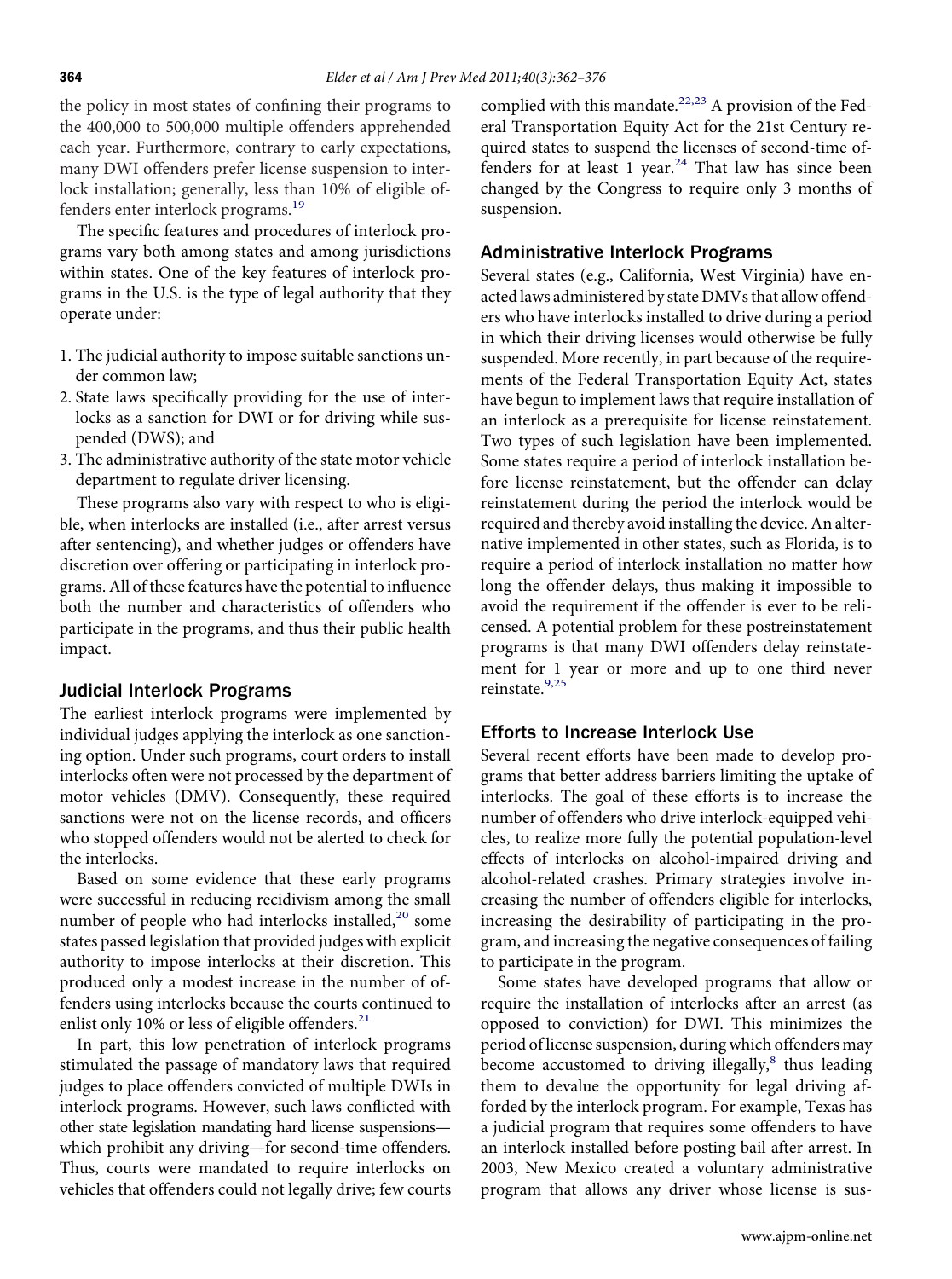pended for an alcohol offense to receive a license to operate an interlock-equipped vehicle simply by appearing at the DMV with an interlock-equipped vehicle.<sup>[26](#page-10-0)</sup>

New Mexico has made numerous other changes in its interlock program to increase its penetration. In 2003, the judicial discretionary law was replaced by one that mandated interlocks for all fırst-time offenders convicted of aggravated DWI and all multiple offenders. In 2006, a law mandating interlocks for *all* DWI offenders was implemented, greatly expanding the number of offenders eligible for the program. This law includes provisions for subsidized installation and monitoring of interlocks for low-income offenders. Although implementation of each law appears to have produced an increase in the number of interlocks in use, by 2006, only 25% of New Mexico drivers apprehended for a DWI offense had been placed on the interlock.

The modest success of the efforts to increase the penetration of interlocks in New Mexico illustrates the limitations of such efforts. Some of these limitations are inherent in the judicial system itself. In New Mexico, roughly one third of those arrested for DWI are not convicted of that offense. Another problem relates to loopholes in the legislation that allow offenders who claim not to have vehicles or who agree not to drive to avoid interlock installation. Those who use this loophole with the intention of driving while suspended can then simply drive an unregistered vehicle or one registered to another person. This "no-car problem"<sup>23</sup> is perhaps the major barrier to extending interlocks to all convicted offenders.

Efforts continue to develop interlock programs that minimize the opportunities for offenders to avoid their use. One such approach is to apply more-severe sanctions for people who opt out of an interlock program. For example, one study<sup>[19](#page-10-0)</sup> found that if electronically monitored home arrest was presented as an alternative to interlock installation, approximately two thirds of DWI offenders chose to have interlocks installed.

#### Goals of This Review

One of the primary research issues of interest to the review development team was the degree to which the installation of interlocks in offenders' vehicles reduces alcohol-impaired driving in comparison to alternative sanctions (primarily license suspension). Because this question was addressed thoroughly by a recent systematic review conducted for the Cochrane Collaboration,<sup>27</sup> the previous work was not replicated. The current review builds on the earlier Cochrane review by incorporating more recent studies and placing the fındings from that review in a broader public health context. Specifıcally, it (1) addresses the effects of ignition interlock installation

on motor vehicle crashes and (2) discusses various key features of interlock programs that could increase their effectiveness for improving population health.

#### Methods

This review was conceptualized and conducted by a systematic review development team consisting of subject matter experts in traffıc safety and systematic review methodology, under the oversight of the independent, nonfederal Task Force on Community Preventive Services (the Task Force) and using the methods of the *Guide to Community Preventive Services* (*Community Guide*). *Community Guide* methods for conducting systematic reviews and linking evidence to effectiveness are described in print elsewhere<sup>28</sup> and on the *Community Guide* website [\(www.thecommunityguide.](http://www.thecommunityguide.org/about/methods.html) [org/about/methods.html\)](http://www.thecommunityguide.org/about/methods.html). In brief, for each *Community Guide* review topic, a systematic review development team representing diverse disciplines, backgrounds, and work settings conducts a review by (1) developing a conceptual approach to identify, organize, group, and select interventions for review; (2) developing an analytic framework depicting interrelationships among interventions, populations, and outcomes; (3) systematically searching for and retrieving evidence; (4) assessing and summarizing the quality and strength of the body of evidence of effectiveness; (5) translating evidence of effectiveness into recommendations; (6) summarizing data about applicability (i.e., the extent to which available effectiveness data might apply to diverse population segments and settings), economic impact, and barriers to implementation; and (7) identifying and summarizing research gaps. All data abstraction and quality scoring is conducted by two independent reviewers.

#### Conceptual Model

[Figure 2](#page-4-0) illustrates the hypothesized causal pathway from the implementation of ignition interlock programs through the outcomes of interest for judging effectiveness, specifıcally alcohol-impaired driving and its consequences—alcohol-related crashes and the resulting fatal and nonfatal injuries. Solid lines reflect relationships assessed in this review, and dotted ones reflect those that are simply hypothesized. It should be noted that although alcohol-impaired driving (i.e., recidivism) was a primary variable of interest in this review, it can be assessed by only the proxy measure of re-arrest for alcohol-impaired driving (or for related infractions).

The initial step in this causal pathway is that ignition interlock programs will result in the installation of interlocks in offenders' vehicles. As discussed above, the strength of that causal relationship is likely to be a function of the characteristics of the interlock programs. If used properly, interlocks will prevent alcoholimpaired driving and its consequences. Installation of interlocks may also have two secondary effects with important public health consequences. First, because they allow legal driving, they can be expected to increase the number of miles driven by participants in interlock programs relative to offenders who have had their licenses suspended, potentially increasing crashes that are not alcohol-related, which may result in injuries. Second, by forcing participants to choose between drinking and driving, interlocks provide a consistent behavioral consequence that may discourage drinking in the short term. Interlocks also have substantial potential for synergistic use with programs to address offenders' underlying alcohol dependence and abuse problems. These potential influences on alcohol consumption could contribute to reductions in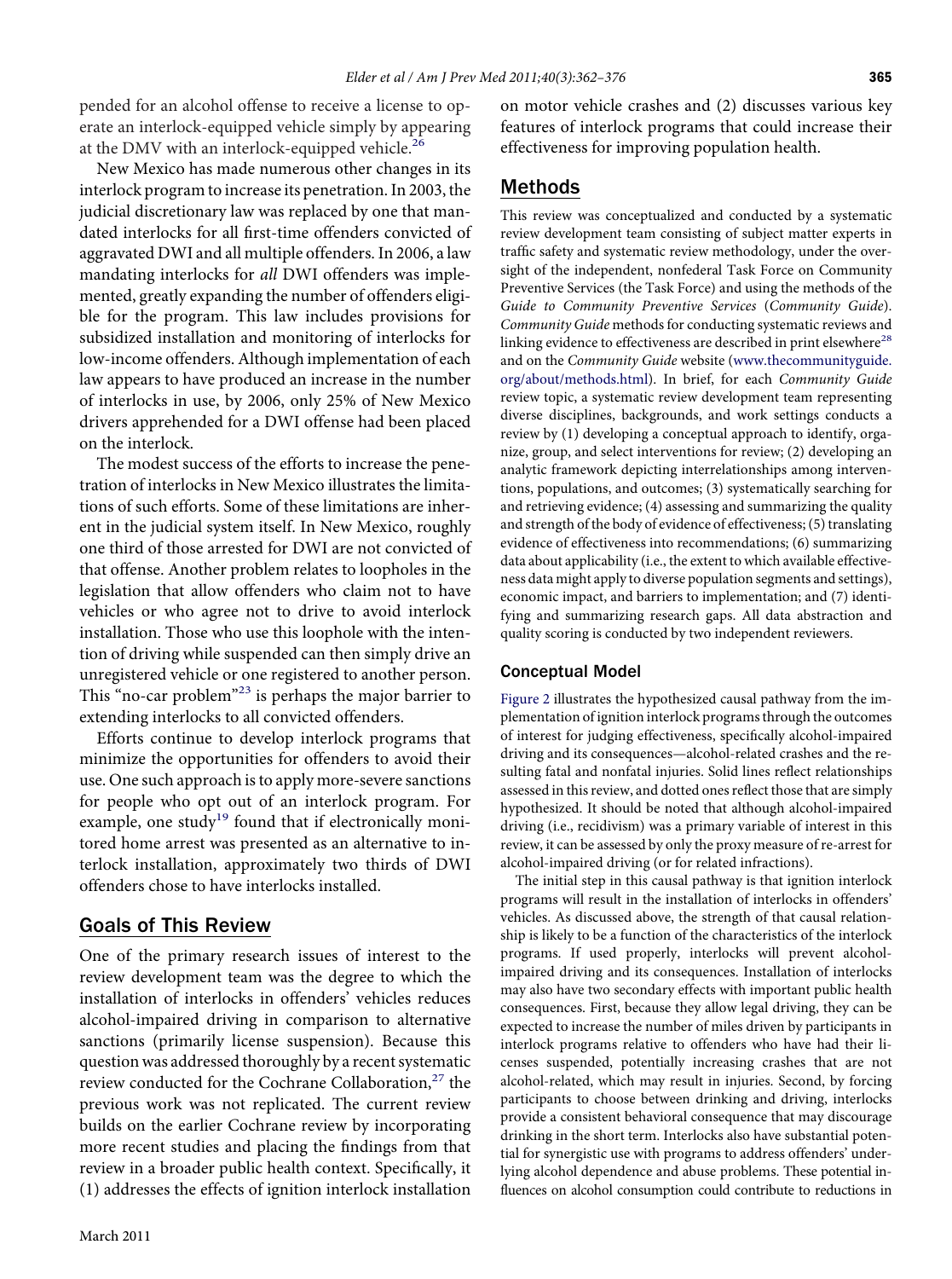<span id="page-4-0"></span>alcohol-impaired driving and its consequences in both the short and long term.

#### Search for Evidence

In the interest of effıcient use of resources, *Community Guide* methods allow for the incorporation of systematic reviews conducted by other groups into the body of evidence that is used to assess the effectiveness of interventions. The primary criteria that must be met to incorporate such reviews are that they conceptualize the intervention of interest



Figure 2. Conceptual model for the causal effects of ignition interlock programs on alcohol-impaired driving and its consequences. (Ovals indicate interventions; rectangles with rounded corners indicate mediators or intermediate outcomes; and rectangle indicates health outcomes)

in a similar manner to that of the review team; conduct a thorough and clearly systematic literature search; and provide results in a format and level of detail that adequately addresses one or more of the key research questions identifıed by the review team. In such cases, supplementary searches for and evaluations of evidence may be conducted to answer other issues of importance to the review team and the Task Force on Community Preventive Services.

One of the primary research questions identifıed by the team was the degree to which the installation of interlocks in offenders' vehicles reduces alcohol-impaired driving compared with alternative sanctions. Because an initial search identifıed a recent system-atic review<sup>[27](#page-10-0)</sup> conducted for the Cochrane Collaboration that met the *Community Guide* criteria for incorporating an existing review, no further database search was conducted for this review. Instead, a focused systematic search of sources likely to provide a high yield of relevant studies was conducted to obtain information to fıll the gaps in the Cochrane review. The results from the Cochrane review were considered along with information from subsequent studies that were identifıed by hand-searching three key outlets for research on the effectiveness of ignition interlocks—the journal *Traffıc Injury Prevention*; publications of the International Council on Alcohol, Drugs, and Traffıc Safety's Working Group on Alcohol Ignition Interlocks; and the proceedings of the International Symposia on Ignition Interlocks. These hand-searches covered the period of March 2003 through December 2007. Inclusion criteria for papers identifıed in the hand-search were identical to those used in the previous review, with the exception that studies evaluating motor vehicle crashes were also eligible for inclusion.

Information on motor vehicle crashes and other variables of interest (e.g., participation rate in the interlock program; program eligibility criteria) was abstracted from the papers identifıed in both the Cochrane review and those subsequently identifıed in the hand-search. Inclusion criteria for papers identifıed in the handsearch were identical to those used in the previous review, with the exception that studies evaluating motor vehicle crashes were also eligible for inclusion. Four unique studies in addition to those from the Cochrane review were identifıed in the hand-search, and one study from the Cochrane review included information on motor vehicle crashes.

#### Effect Measurement and Synthesis of Results

The majority of the studies included in this review reported intervention effects as risk ratios (RRs, usually derived from a 2  $\times$  2 contingency table of events occurring at any time over the entire evaluation period) or as hazard ratios (HRs, usually derived from survival analyses). Because HRs address individual differences in "time at risk" due to factors such as when interlocks were installed or removed, and whether offenders were re-arrested during the study period, HRs were reported when possible. Both of these metrics can be similarly interpreted as reflecting the percentage change in risk of re-arrest attributable to the interlock intervention. Thus, to facilitate synthesis across studies, these effect metrics were treated as equivalent for the purpose of calculating summary statistics. The results from the Cochrane review are summarized with descriptive statistics, specifıcally medians and interquartile intervals. The additional results from papers identifıed in the hand-search are presented separately.

## Results. Part I. Intervention and Study **Characteristics**

[Appendix A](#page-11-0) presents the key intervention and study characteristics for the studies included in this review, $^{21,23,29-43}$  as well as summaries of their findings. Although several program characteristics varied widely across studies (e.g., the type of program), all or most programs shared several key characteristics. They generally

● were applied to offenders who are at high risk of recidivism, either due to multiple offences or, for fırst-time offenders, high blood alcohol concentration (BAC) at arrest (generally  $>0.15$  g/dL);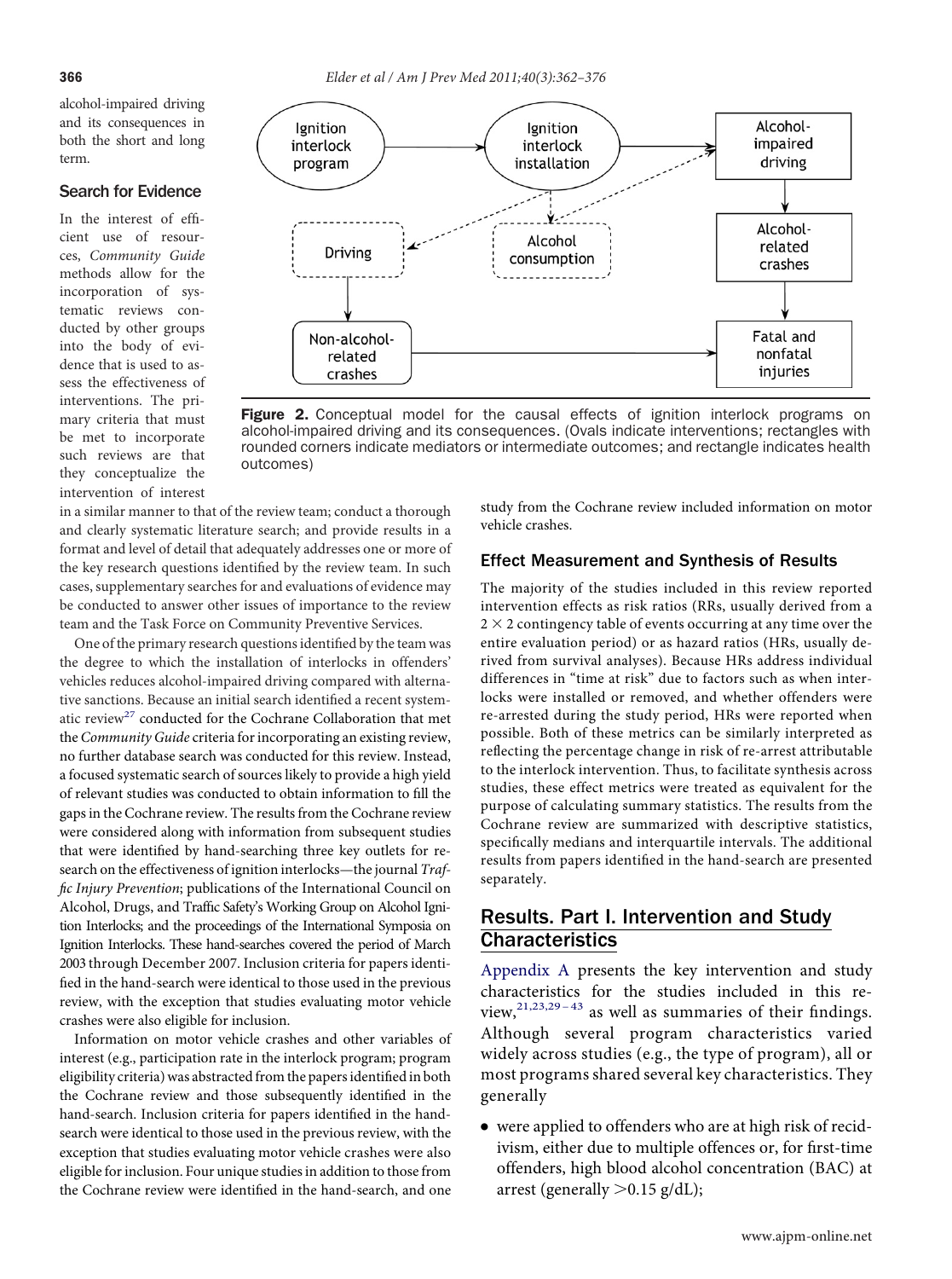- were offered as an option in exchange for a reduced length of license suspension (and compared with drivers with suspended licenses as a comparison); and
- required interlock installation for periods ranging from 5 to 36 months (medians of 7.5 months for fırsttime offenders and 18 months for repeat offenders).

Reported participation rates varied dramatically across the programs evaluated in the reviewed studies, from less than 1% of offenders<sup>[39](#page-11-0)</sup> to 64% of offenders<sup>[30](#page-10-0)</sup> (median: 13%). This large variability partly reflects the use of different denominators (e.g., interlock-eligible offenders versus offenders who actually were offered interlocks).

The majority of reviewed studies prospectively followed cohorts of offenders who had interlocks installed in their cars, and compared them to cohorts of offenders who did not have interlocks and whose licenses were suspended instead. Because several nonrandom factors can influence whether a given offender has an interlock installed, such studies have a substantial risk of producing biased effect estimates resulting from noncomparable intervention and comparison groups. Several studies included evidence suggesting at least some degree of noncomparability between groups. In particular, the interlock groups tended to be older,  $31,35,39$  drive more,  $32$ have higher incomes,<sup>[33,39](#page-10-0)</sup> and have more offenses or more serious offenses.[33,41](#page-10-0)

#### Results. Part II. Evidence of Effectiveness

#### Effects of Ignition Interlock Installation on DWI Recidivism

Results from the studies in the Cochrane review. The Cochrane review<sup>[27](#page-10-0)</sup> identified 11 studies that evaluated the effects of either the *opportunity* to have an interlock in-stalled<sup>[29,30](#page-10-0)</sup> or of *actual* interlock installation<sup>31-39</sup> on rearrest rates for alcohol-impaired driving.

The first study<sup>[29](#page-10-0)</sup> of the effects of the *opportunity* to have an interlock installed found that randomization to an interlock program through which 64% of eligible offenders' vehicles had interlocks installed was associated with a 64% relative decrease in re-arrests during the period when interlocks were installed (RR=0.36, 95%)  $CI=0.21, 0.63$ ; following the interlock installation period, re-arrest rates for the intervention and control groups were similar (RR=1.33, 95% CI=0.72, 2.46). The second<sup>[30](#page-10-0)</sup> assessed changes in re-arrest rates for a county in which the judge implemented an aggressive mandatory interlock program (in which 62% of eligible offenders' vehicles had interlocks installed) to those for surrounding counties. The authors found a 40% relative decrease in re-arrest rates for fırst-time offenders  $(p=0.04)$ , and a 22% relative decrease for repeat offenders

 $(p=0.03)$  over a follow-up period that extended for several years beyond the removal of the interlock for some repeat offenders (i.e., those whose DWIs occurred early in the study period).

The nine studies $31-39$  that assessed the effects of interlock *installation* consistently found that offenders who had interlocks installed in their cars had recidivism rates (i.e., re-arrests) that were dramatically lower than drivers who did not have interlocks installed (median  $RR=0.25$ , interquartile interval  $[IQI]=0.18 - 0.46$ ; see [Appendix A](#page-11-0) for study summaries). Effect estimates were similar for fırst-time offenders versus repeat offenders. For the period after these interlocks were removed, recidivism rates in the intervention group tended to converge with those for the comparison group (median  $RR=0.93$ ,  $IQI=0.67-1.36$ ).

Results from additional studies. The four identifıed studies<sup>23,41-43</sup> published subsequent to the Cochrane review found results consistent with those described above. Two studies evaluating the effectiveness of different stages of New Mexico's program found that interlock installation was associated with a 65% lower risk of recidivism among repeat offenders (HR=0.35,  $p<0.01$ ),<sup>[43](#page-11-0)</sup> and a 61% lower risk among first-time offenders ( $HR=0.39$ ,  $p$ <0.01).<sup>[23](#page-10-0)</sup> For both of these groups, the effects dissipated after the interlocks were removed from the offenders' vehicles (HR=0.91,  $p=0.40$ , and HR=0.82,  $p=0.16$ , respectively).

An evaluation<sup>[42](#page-11-0)</sup> of California's interlock program did not separately estimate interlock effects before and after removal, but found net decreases in recidivism for a period that spanned the time that interlocks were installed and after they were removed. For this extended period, the hazard ratio for all offenders was 0.68 ( $p$ <0.05) and that for second-time offenders was 0.59 ( $p<0.05$ ). Finally, an evaluation $41$  of a Swedish interlock program that included an intensive alcohol treatment component found that the 171 participants had no re-arrests during the follow-up period relative to a recidivism rate of 4.4% per year among nonparticipants. However, these fındings do not include people who initially enrolled in the program but were expelled for failing to comply with the alcohol treatment plan.

Conclusions on effects of interlocks on recidivism. These fındings suggest that DWI offenders who have ignition interlocks installed in their vehicles are at substantially lower risk for recidivism than those who have had their licenses suspended either after being deemed ineligible for an interlock or deciding not to have one installed. These fındings also suggest that the experience of being enrolled in an ignition interlock program by itself does not generally lead to long-term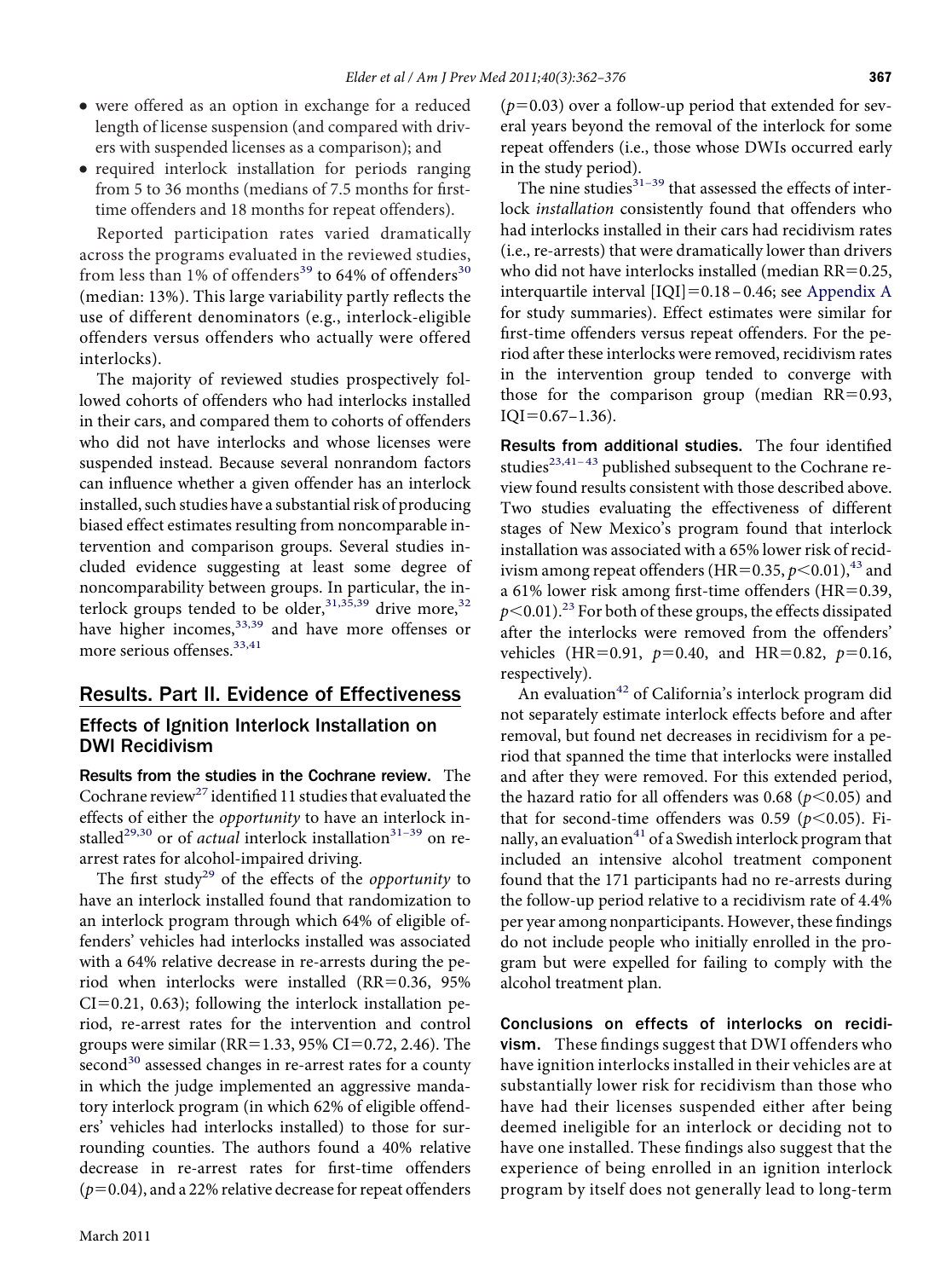changes in the propensity to drink and drive that last beyond the period of interlock installation.

These fındings have to be considered in light of the possibility that the observed differences in recidivism may actually be due to preexisting differences between the people who installed interlocks and those who did not. Although this potential selection bias is an important factor to consider, two patterns in the results suggest that any such bias is likely to be small relative to the overall effects of interlock installation. First, the results from the single trial<sup>[29](#page-10-0)</sup> that randomized people to the interlock condition, and thus protected against this selection bias, were comparable to those from the other studies reviewed. Second, the fact that many of the included studies provide results for both the period during which interlocks were installed and after they were removed allows estimation of the effectiveness of interlocks using the data from the interlock group alone—thus avoiding any biasing effects of differences between people who did and did not have interlocks installed. The interlock groups' dramatic increase in recidivism rates after the interlocks were removed provides further evidence that the results of the comparative studies reflect true effects of participation in interlock programs and are not simply artifacts of group selection.

#### Effects of Ignition Interlock Installation on Motor Vehicle Crashes

Three of the included studies $36,41,42$  provided data on the effects of participation in interlock programs on motor vehicle crashes. The results of the only study that found a lower overall crash rate among the interlock group (0.0 injury crashes per year relative to 0.6 per year for the control group) were unreliable because of a very low absolute number of crashes studied.<sup>[41](#page-11-0)</sup> A study<sup>[36](#page-10-0)</sup> of the Quebec interlock program evaluated its effects on overall crashes and on single-vehicle nighttime crashes (SVNCs; a proxy for alcohol-related crashes) during and after the period in which interlocks were installed. Rates of SVNCs were similar for fırst-time offenders with interlocks installed relative to those with suspended licenses (HR=1.05,  $p=0.85$ ), and substantially, but nonsignificantly, lower for repeat offenders ( $HR=0.46$ ,  $p=0.14$ ). In contrast, total crashes were substantially higher for both first-time offenders (HR=3.56,  $p$ <0.01) and repeat offenders (HR=2.16, *p*<0.01).

The large differences in effect estimates for SVNCs relative to total crashes for both fırst-time and repeat offenders provide some evidence that interlocks protect against alcohol-related crashes, but that the installation of interlocks results in an increased overall crash risk relative to that associated with having a suspended license. Results from an evaluation $42$  of the California interlock program support this conclusion. Participants in the California interlock program had an 84% higher chance of being involved in a crash during the study period than the comparison group ( $p<0.05$ ), and repeat offenders had a 130% higher crash risk  $(p<0.05)$ . However, the absolute crash rates for participants were similar to those for the general population of California drivers.

#### Applicability

One important issue to consider in any systematic review is the potential applicability of the results to situations in which the intervention is likely to be implemented in the future. The studies included in this review primarily evaluated interlock programs that (1) were directed to "hardcore" drinking drivers, either repeat offenders or fırst-time offenders who had high BACs at arrest (usually  $>$  0.15 g/dL), and (2) enrolled a relatively small subset of all DWI offenders. In contrast, to maximize public health impact, interlock programs will need to extend their reach to include a broader cross-section of offenders, and will need to fınd ways to ensure that a higher proportion of offenders actually have interlocks installed. It is reasonable to assume that interlocks will be effective at reducing recidivism among the broader population of DWI offenders, with expected benefıts that are proportional to their baseline rates of alcohol-impaired driving. Nonetheless, further research would be helpful to ensure that interlocks remain effective as their reach is extended.

One important caveat to the expectation that interlocks will be effective at reducing recidivism among the broader offender population is that interlocks require substantial administrative resources to monitor participants. Thus, any major increase in program scope that is not accompanied by an increase in administrative resources may result in decreased effectiveness. Ignition interlock programs typically require offenders to bring their ignition interlock– equipped vehicle in for periodic maintenance and checkup (typically every 30 days). At these checkups, the data stored on the system can be downloaded and examined for signs of failed start attempts, tampering, and circumvention. This type of intensive supervision and monitoring is an essential element of ignition interlock programs and may play an important role in reducing recidivism rates among program participants, both by helping to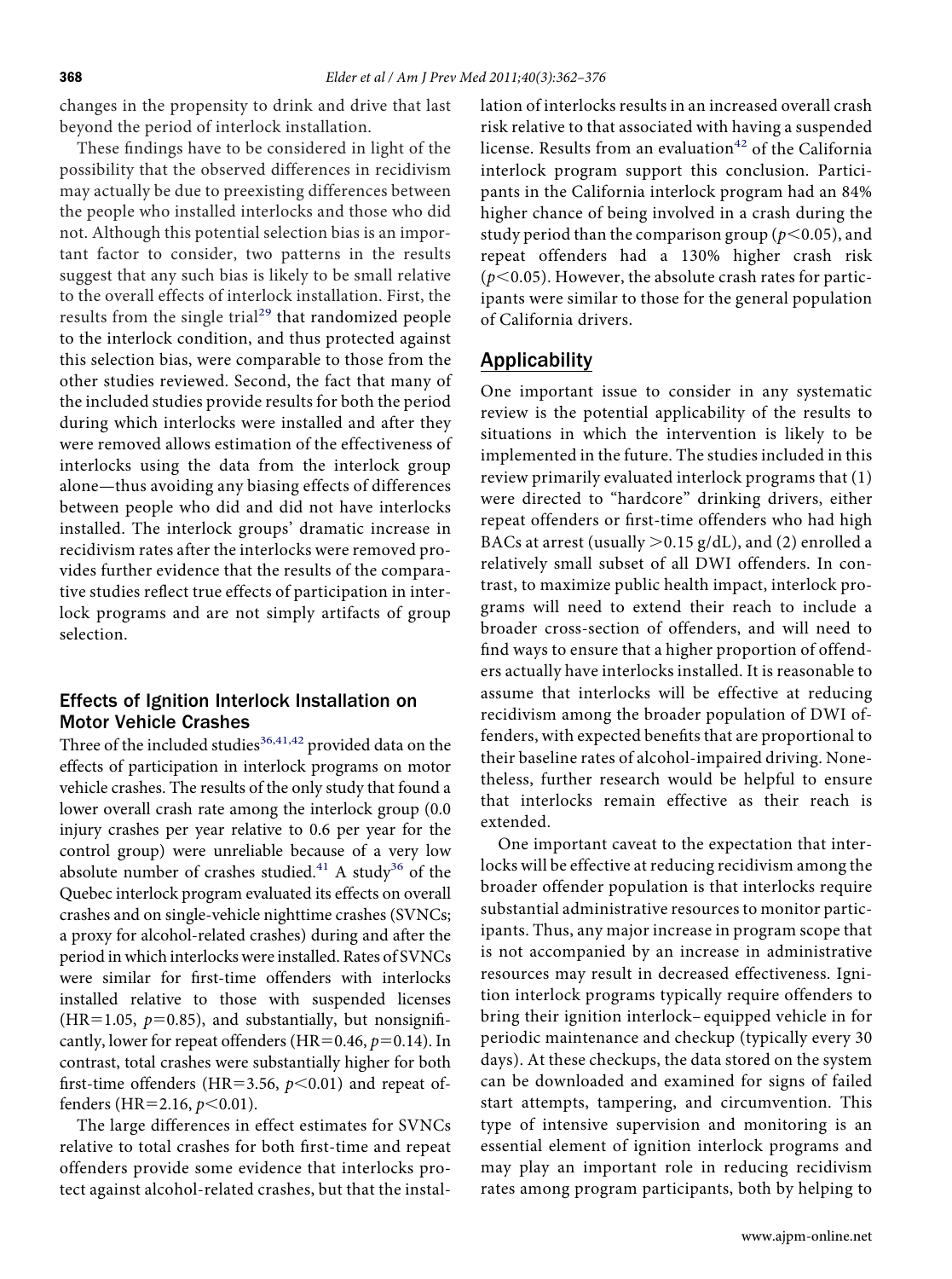ensure compliance with program requirements and by effectively communicating to offenders the need to change their drinking and driving behaviors.

### Other Benefits and Harms

The primary goal of this review was to evaluate the effectiveness of ignition interlock programs for reducing alcohol-impaired driving and alcohol-related crashes among people who have been arrested or convicted for alcohol-impaired driving (i.e., the specifıc deterrence of further alcohol-impaired driving). These programs potentially have either benefıcial or harmful effects on the general deterrence of alcohol-impaired driving in the broader population (e.g., by heightening or lessening the perceived severity of the consequences of alcoholimpaired driving). Little is currently known about how ignition interlock programs in general, or their specifıc features, influence the general deterrence of alcoholimpaired driving.

Participation in ignition interlock programs may be associated with important benefıts and harms beyond the effects on alcohol-impaired driving itself. These benefıts and harms arise because of two other variables that interlock installation can be expected to affect— driving and alcohol consumption.

#### Driving

Although it is well known that people with suspended licenses often continue to drive, $\frac{7}{1}$  $\frac{7}{1}$  $\frac{7}{1}$  interlock participants who can drive legally appear to make more trips and drive greater distances.<sup>[32](#page-10-0)</sup> The ability to drive legally can have important benefıts to participants and their families with respect to mobility. However, as in all populations, increased exposure to driving is associated with an increased crash risk. The small number of included studies that examined the association between interlock participation and crashes indicated that the interlock groups are involved in more reported crashes than comparison groups with suspended licenses. However, they may not be involved in more crashes than the general driving population. Although more research on the association between interlock installation and subsequent crashes would be valuable, the pattern of results in these studies is consistent with the expected relationships from the current conceptual model. Specifıcally, it appears that the increased driving exposure of interlock participants results in more total crashes than among those with suspended licenses, but that there is no such increase for alcoholrelated crashes.

#### Alcohol Consumption

Although the reduced recidivism rates shown among interlock program participants is limited to the period during which the interlock is installed, substantial potential exists for synergistic use of interlocks with programs to address offenders' underlying alcohol dependence and abuse problems. By requiring participants to choose between drinking and driving, interlocks provide a consistent behavioral consequence (i.e., the inability to drive) that may discourage drinking on specifıc occasions in the short term. Alcohol rehabilitation or treatment services during the interlock period may be potentiated by this behavioral contingency. Longer-term alcohol recovery efforts can also be supported by integrating interlocks into a treatment program as a source of objective data on compliance to treatment providers.

# Economic Efficiency

Ignition interlock programs have several associated costs (e.g., program administration; leasing, installing, and monitoring the device; auto insurance) and benefıts (e.g., increased mobility for the offender, reduced alcoholimpaired driving) that may be important considerations for people making decisions about the structure of interlock programs and for offenders making decisions about participating in them. However, no studies of the costs or economic effıciency of ignition interlock programs that met the requirements for a *Community Guide* review were identifıed.

# Barriers to Intervention Implementation

Few barriers exist to the implementation of ignition interlock programs themselves, and 47 U.S. states have such programs. However, there are important barriers to devising interlock programs so that they enroll a sufficient number of offenders to achieve the greatest public health impact. One important barrier to full uptake of ignition interlocks among eligible offenders relates to the lack of strong incentives for participation in interlock programs. There is almost always an explicit or implicit option to opt out of the interlock program (e.g., by claiming one does not have access to a vehicle), and the common alternative of license suspension may be viewed as less onerous than participation in an interlock program. This view is particularly likely if the offender already has been subjected to a period of license suspension, subsequently has driven illegally, and has found that the risks of being caught and punished are acceptable. Reduction in the time period of pre-interlock license suspension, combined with improved enforcement of and meaningful sanctions for driving while suspended,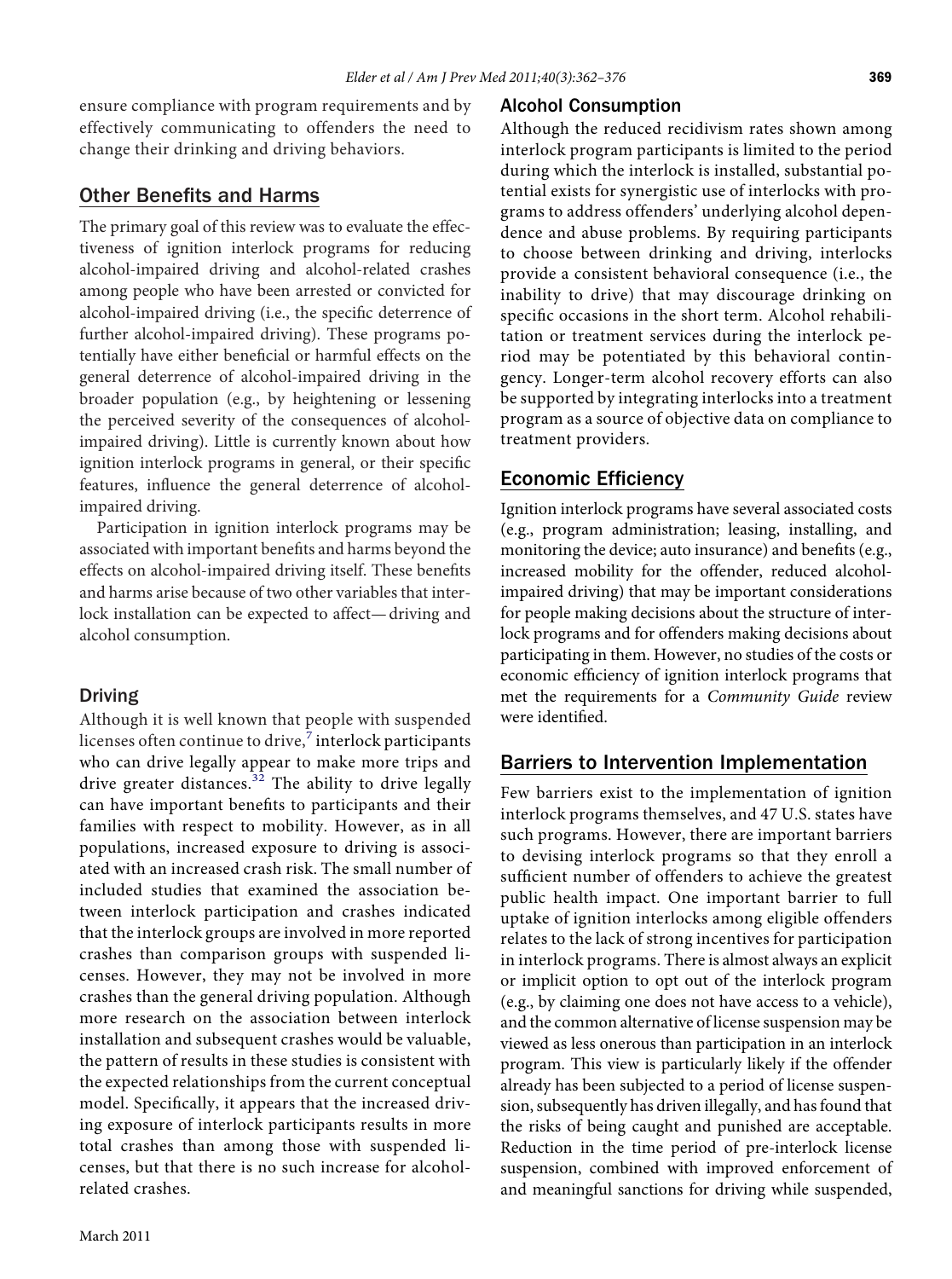may help to make interlocks a more attractive option than license suspension.

## Conclusion

Based on the results of the studies identifıed in the Cochrane review and those of the more recent studies identifıed in this review, there is strong evidence that interlocks are effective in reducing re-arrest rates while they are installed in offenders' vehicles. The limited available evidence from three studies suggests that alcohol-related crashes decrease while interlocks are installed in vehicles. However, the potential for interlock programs to reduce alcohol-impaired driving and alcohol-related crashes is currently limited by the small proportion of offenders who participate in the programs and the lack of a persistent benefıcial effect once the interlock is removed. More widespread and sustained use of interlocks among people arrested for DWI could have a substantial impact on alcohol-related crashes.

# **Discussion**

Although there is often an expectation that all DWI countermeasure programs, including ignition interlock programs, will have a lasting impact on the drinking–driving behavior of offenders, recidivism rates remain at about 25% to 30%. As a temporary form of incapacitation imposed for a fıxed period of time, interlock programs are able to reduce recidivism dramatically while the interlock is in place. However, the evidence indicates that it is unrealistic to expect that the device will have persistent effects after removal in the absence of additional program features. Unless interlocks are combined with interventions that address the underlying factors that contribute to recidivism—such as alcohol abuse and the lack of perceived alternatives to driving after drinking—it is likely that many users will continue to drive after drinking once the device is removed.

#### Future Directions to Maximize the Effectiveness of Interlock Programs

The present review is based on studies of interlock programs in various jurisdictions over the past 2 decades. These programs differ considerably in terms of their structure and operation. In fact, the only truly common feature of these programs is that DWI offenders had an interlock device installed for a given period of time. At one level, this reflects on the robustness of the evidence for the effectiveness of ignition interlocks. At another level, it suggests opportunities to identify and evaluate specifıc features of programs that show promise for enhancing interlock effectiveness.

This implies that the greatest need for research and actions to improve the effectiveness of interlock programs in reducing alcohol-impaired driving and alcohol-related crashes relates to the specifıcs of how programs are implemented and operated. Some key features of interlock programs that could improve their effectiveness include increasing the time period during which the interlock is installed or making the removal contingent on appropriate behaviors, using the interlock in conjunction with alcohol rehabilitation programs, increasing the number of participants, and improving protections against circumvention of the interlocks.

The simplest approach to extending the benefıcial impact of an interlock program is to extend the required period of participation in the interlock program. The longer the device is installed, the longer the period of protection from repeat offenses. Unfortunately, research studies to date provide little guidance as to the ideal length of interlock program participation.

An alternative approach is to eliminate fıxed periods of interlock installation and implement performancebased criteria for removal based on objective indicators of participants' performance during the period of installation. In essence, before being eligible to have the device removed, participants would have to demonstrate that they no longer need the interlock to prevent driving after drinking. This may require an absence of any positive breath test result on the interlock data recorder for a period of several months before the participant is eligible for release from the program and device removal. To reduce the possibility that offenders might simply park the vehicle for the fınal few months to avoid having any positive breath test results, evidence of continued driving— either through odometer readings and/or a specifıed number of breath tests—would have to be included as part of the criteria for removal. Alternatively, or additionally, offenders might be required to submit proof that they successfully had completed a treatment program or were no longer using alcohol and, hence, were no longer at risk of impaired driving.

A key element of efforts to extend the effect of interlock programs may be to combine their use with participation in an alcohol rehabilitation program. This would allow treatment providers to take advantage of the interlock recorder data to provide valuable information about alcohol use to inform treatment planning and modifıcation. One test of this approach found that the interlock provides useful information for treatment specialists in promoting the recovery of DWI offenders<sup>[38](#page-11-0)</sup> and identified several important areas for further developments that could enhance impact.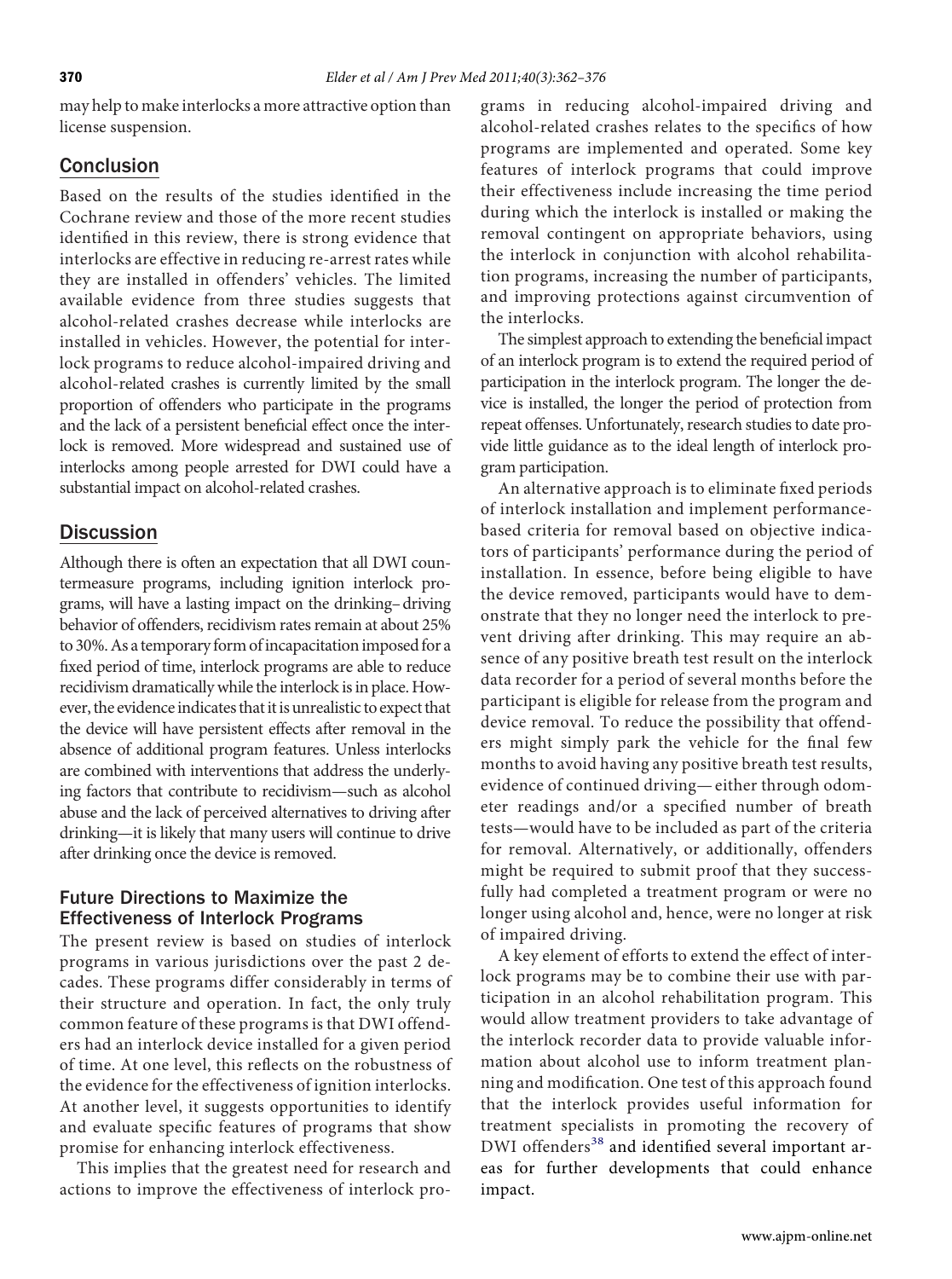The Swedish interlock program included in this review has a very strong alcohol rehabilitation component and may even be described as an alcohol treatment program that includes an interlock component. The focus of the program is abstinence from alcohol and living a sober lifestyle. $41$  The interlock is used to reinforce the goals of the program and to ensure that a relapse does not result in an impaired driving incident. This type of approach requires substantial cooperation and communication among interlock service providers and rehabilitation professionals in the interest of the client.

The ultimate consideration in evaluating the effectiveness of interlock programs is their potential to have a meaningful effect at the level of the overall driving population. Even a highly effective intervention targeted toward individuals will not substantially improve public health unless it reaches an adequate number of people. In the case of interlocks, many programs currently have very low participation rates, and their impact on overall public health would undoubtedly be enhanced through substantially increased participation rates. Taking steps to increase the number of offenders who are eligible for such programs and to increase the proportion of eligible offenders who participate is necessary before overall reductions in alcohol-involved crashes will be realized.

Typically, interlock programs have been targeted to repeat and high-BAC offenders. However, fırst-time DWI offenders more closely resemble repeat offenders than they do non-offenders, and the results of this review suggest that interlocks are as effective with fırsttime DWI offenders as they are with repeat offenders. Thus, it would likely be a major boost to overall public safety to require fırst-time DWI offenders to participate in an interlock program. Making participation in such programs mandatory instead of at the discretion of judges, offenders, or both would also help to maximize interlock use.

However, to be truly effective, even mandatory programs require efforts to help ensure that the goals of full participation are met. These include minimizing the availability of options for not participating, such as a lack of vehicle ownership; requiring installation at the time of arrest rather than waiting until conviction; subsidizing participation for low-income offenders; and ensuring adequate follow-up to determine whether offenders complied with the order to have an interlock installed. Offering interlocks as an alternative to a less attractive sanction also shows promise as a means of increasing participation. For example, a program that offered home confınement as an alternative

to interlock installation raised interlock participation rates to 62%,<sup>[30](#page-10-0)</sup> well above that of other programs.

In addition, the effectiveness of ignition interlock programs potentially can be improved by making it more diffıcult to circumvent the interlock device. The development of improved interlock hardware that is more resistant to circumvention attempts, or detects them more rapidly, may provide incremental benefıts over existing hardware. Driver identifıcation systems also show promise as a means to ensure the driver actually provides the breath sample.

However, greater efforts are required to develop effective means of monitoring the most readily available method of circumvention—driving a non-interlock-equipped car. Monitoring the use of the vehicle through an analysis of the number of vehicle starts recorded on the interlock record or the mileage on the vehicle odometer is currently one of the only means of detecting suspected driving of other vehicles and appropriate use of that information is highly dependent on the effectiveness of the interlock monitoring agency. As the number of offenders using interlocks increases, the incidence of driving vehicles not equipped with interlocks will likely become more prominent, and novel means of deterrence and detection will be required.

Perhaps the greatest need at present is for a uniform set of guidelines or standards for ignition interlock programs. Over the years, various groups have established technical standards for interlock devices that serve to ensure that the hardware effectively prevents a person who is impaired by alcohol from operating a vehicle in which the interlock is installed. However, interlock programs require more than just the installation of an interlock device in the vehicle of a convicted DWI offender for a fıxed period of time. They require rules and regulations pertaining to eligibility or requirements for program participation, length of participation, extent of monitoring and reporting, agency responsible for monitoring, oversight of interlock providers, and consequences of repeated high-BAC readings or noncompliance with program requirements.

All these factors may play a role in determining the overall success of the program. Aggregating these features into a set of standards or "guidelines for best practices" based on existing research fındings would facilitate harmonization and enhance the overall success of interlock programs. An initial set of such guidelines for best practice has been prepared for Canadian interlock programs.<sup>[44](#page-11-0)</sup>

Finally, it is important to establish and maintain a focus on the primary goals for an ignition interlock program. First and foremost, these goals must acknowledge the role of the interlock as an instrument of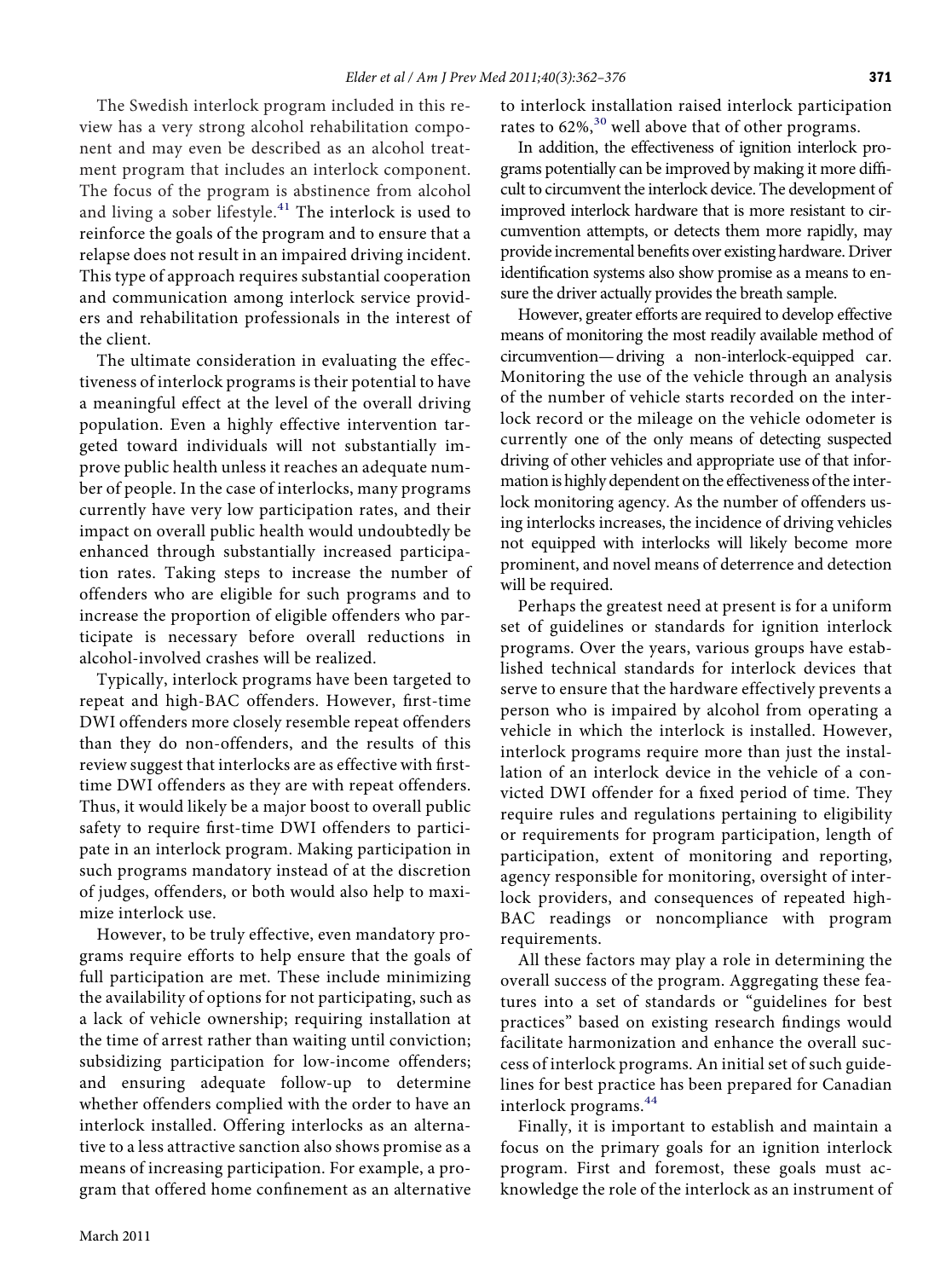<span id="page-10-0"></span>incapacitation, a means to prevent a convicted DWI offender from operating a vehicle while under the influence of alcohol. Building a comprehensive rehabilitation program for DWI offenders that incorporates interlocks is a worthy endeavor and one that has tremendous potential for a substantial overall impact on alcohol-impaired driving.

The fındings and conclusions in this report are those of the authors and do not necessarily represent the views of the CDC.

No financial disclosures were reported by the authors of this paper.

#### References

- 1. Hedlund J, Fell J. Persistent drinking drivers in the U.S. Des Plaines IL: Association for the Advancement of Automotive Medicine, 1995:1–12.
- 2. Simpson HM. Who is the persistent drinking driver? Part II: Canada and elsewhere. Transp Res Circ 1995;437:21–35.
- 3. Vingilis E, Stoduto G, Macartney-Filgate MS, Liban CB, McLellan BA. Psychosocial characteristics of alcohol-involved and nonalcoholinvolved seriously injured drivers. Accid Anal Prev 1994;26:195–206.
- 4. Voas RB. Evaluation of jail as a penalty for drunken driving. Alcohol Drugs Driving 1986;2:47–70.
- 5. Peck RC, Sadler DD, Perrine MW. The comparative effectiveness of alcohol rehabilitation and licensing control actions for drunk driving offenders: a review of the literature. Alcohol Drugs Driving 1985;1:15– 40.
- 6. Nichols JL, Ross H. The effectiveness of legal sanctions in dealing with drinking drivers. Alcohol Drugs Driving 1990;6(2):33– 60.
- 7. Ross HL, Gonzales F. The effects of license revocation on drunkdriving offenders. Albuquerque NM: University of New Mexico, Department of Sociology, 1987.
- 8. McCartt AT, Geary LL, Nissen WJ. Observational study of the extent of driving while suspended for alcohol-impaired driving (DOT HS 809 491). Washington DC: U.S. Department of Transportation, National Highway Traffıc Safety Administration, 2002.
- 9. Tashima HN, Helander CJ. 1999 annual report of the California DUI Management Information System (CAL-DMV-RSS-99-179). Sacramento CA: California Department of Motor Vehicles, Research and Development Section, 1999.
- 10. DeYoung DJ. An evaluation of the specifıc deterrent effects of vehicle impoundment on suspended, revoked, and unlicensed drivers in California. Accid Anal Prev 1999;31:45–53.
- 11. Voas RB, Tippetts AS, Taylor EP. Temporary vehicle immobilization: evaluation of a program in Ohio. Accid Anal Prev 1997;29:635– 42.
- 12. Voas RB, DeYoung DJ. Vehicle action: effective policy for controlling drunk and other high-risk drivers? Accid Anal Prev 2002;34:263–70.
- 13. Peck R, Voas R. Forfeiture programs in California: why so few? J Safety Res 2002;33:245–58.
- 14. Voas RB. Cars that drunks can't drive. Paper presented at Annual Meeting of the Human Factors Society; 1970 October; San Francisco CA.
- 15. Collier DW. Second generation interlocks lead to improved program effıciencies (TRB ID Number: CF076). Paper presented at the 73rd Annual TRB (Transportation Research Board) Meeting; 1994 January 9 –13; Washington DC.
- 16. Collier DW, Comeau FJE, Marples IR. Experience in Alberta with highly sophisticated anti-circumvention features in a fuel cell based ignition interlock. Adelaide, Australia: NHMRC Road Accident Research Unit, 1995.
- 17. Voas RB, Marques PR, Tippetts AS, Beirness D. Circumventing the alcohol safety interlock: the effect of the availability of a noninterlock vehicle. Stockholm, Sweden: ICADTS, 2000:1133– 42.
- 18. Marques PR. Alcohol ignition interlocks—past, present and future. In: Nickel W, Meinhard G, Born I, eds. Fit to drive. 4th International Traffıc Expert Congress. Tallinn 2009:66 –72.
- 19. Voas RB, Blackman KO, Tippetts AS, Marques PR. Motivating DUI offenders to install interlocks: avoiding jail as an incentive. Alcohol Clin Exp Res 2001;25:102A.
- 20. Baker EA, Beck K. Ignition interlocks for DWI offenders: a useful tool. Alcohol Drugs Driving 1991;7(2):107–15.
- 21. DeYoung DJ, Tashima HN, Masten AS. An evaluation of the effectiveness of ignition interlock in California: report to the legislature of the State of California (CAL-DMV-RSS-04-210/AL0357). Sacramento CA: California Department of Motor Vehicles, 2004.
- 22. DeYoung DJ. An evaluation of the implementation of ignition interlock in California (CAL-DMV-RSS-02-195/AL9814). Sacramento CA: Offıce of Traffıc Safety, California Department of Motor Vehicles, 2002.
- 23. Roth R, Marques P, Voas R. New Mexico ignition interlock: laws, regulations, utilization, effectiveness, cost-effectiveness and fairness. Presentation to the 8th Annual Ignition Interlock Symposium, August 26 –27, 2007, Seattle WA.
- 24. Voas R, Marques P. Barriers to interlock implementation. Traffıc Inj Prev 2003;4:177– 82.
- 25. McKnight AJ, Voas RB. The effect of license suspension upon DWI recidivism. Alcohol Drugs Driving 1991;7:43–54.
- 26. Voas RB, Roth J, Marques PR. The hard suspension barrier: does New Mexico's interlock licensing law solve the problem? In: Marques PR, ed. Alcohol ignition interlock devices volume II: research, policy, and program status 2005. Oosterhout, the Netherlands: International Council on Alcohol, Drugs and Traffıc Safety, 2005:62–73.
- 27. Willis C, Lybrand S, Bellamy N. Alcohol ignition interlock programmes for reducing drink driving recidivism. Art. No. CD004168.pub2. Cochrane Database Syst Rev 2004;(Issue 3).
- 28. Briss PA, Zaza S, Pappaioanou M, et al. Developing an evidence-based Guide to Community Preventive Services—methods. Am J Prev Med 2000;18(1S):35– 43.
- 29. Beck KH, Rauch WJ, Baker EA, Williams AF. Effects of ignition interlock license restrictions on drivers with multiple alcohol offences: a randomized trial inMaryland. Am J Public Health 1999;89(11):1696–700.
- 30. Voas RB, Blackman KO, Tippets AS, Marques PR. Evaluation of a program to motivate impaired driving offenders to install ignition interlocks. Accid Anal Prev 2002;34:449 –55.
- 31. EMT Group. Evaluation of the California ignition interlock pilot program for DUI offenders. Sacramento CA: California Department of Alcohol and Drug Programs, 1990.
- 32. Morse BJ, Elliott DS. Effects of ignition interlock devices on DUI recidivism: Findings from a longitudinal study in Hamilton County, Ohio. Crime Delinq 1992;38(2):131–57.
- 33. Jones B. The effectiveness of Oregon's ignition interlock program. Proceedings of the 12th International Conference on Alcohol, Drugs, and Traffıc Safety, ICADTS-T 92; 1992 Sep; Cologne, Germany. Cologne: Verlag TUV Rheinland, 1993.
- 34. Popkin CL, Stewart JR, Beckmeyer J, Martell C. An evaluation of the effectiveness of interlock systems in preventing DWI recidivism among second-time DWI offenders. Cologne: Verlag TUV Rheinland, 1993.
- 35. Raub RA, Lucke RE, Wark RI. Breath alcohol ignition interlock devices: controlling the recidivist. Traffıc Inj Prev 2003;4:199 –205.
- 36. Vezina L. The Quebec alcohol ignition interlock program: impact on recidivism and crashes. In: Mayhew D, Dussault C, eds. Proceedings of Alcohol, Drugs and Traffıc Safety—T 2002: 16th Annual Conference on Alcohol, Drugs and Traffıc Safety; 2002 Aug 4 –9. Vol. 1. Quebec City: Societe de L'assurance Automobile du Quebec, 97–104.
- 37. Tippetts AS, Voas RB. The effectiveness of the West Virginia interlock program. J Traffıc Med 1998;26:19 –24.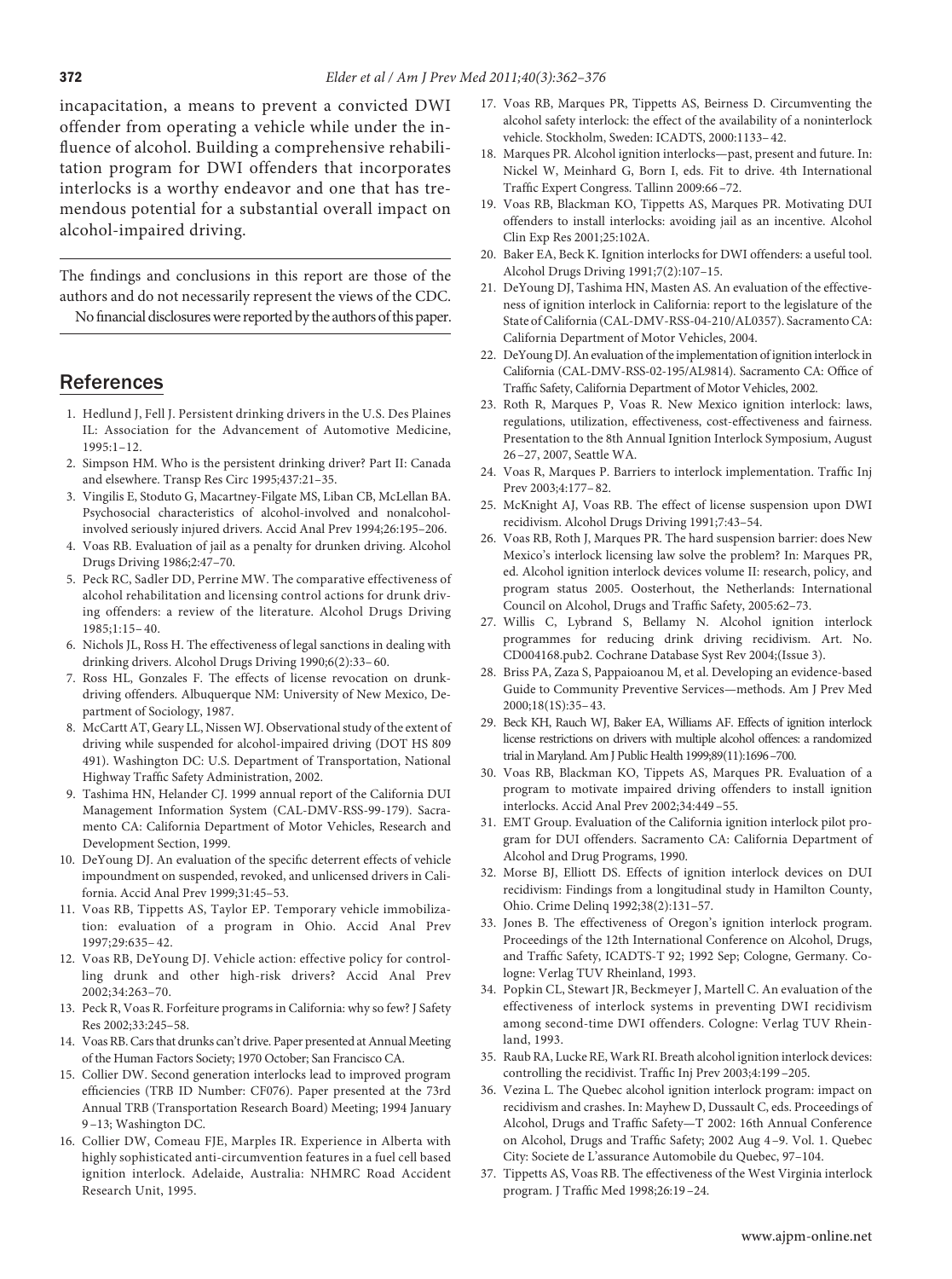- <span id="page-11-0"></span>38. Voas RB, Marques PR, Tippetts AS, Beirness DJ. The Alberta Interlock Program: the evaluation of a province-wide program on DUI recidivism. Addiction 1999;94(12):1849 –59.
- 39. Marine W. High-tech solutions to drinking and driving: evaluation of a statewide, voluntary alcohol ignition interlock program. Final grant report. Denver CO: University of Colorado Health Sciences Center, 2001.
- 40. Marine W. High-tech solutions to drinking and driving: evaluation of a statewide, voluntary alcohol ignition interlock program. Final grant report. RWJF ID Number 028805. Denver CO: University of Colorado Health Sciences Center, 2001.
- 41. Bjerre B. Primary and secondary prevention of drinking and driving by the use of Alcolock device and program: the Swedish experience. In: Marques PR, ed. Alcohol ignition interlock devices, Volume II:

research, policy, and program status 2005. International Council on Alcohol, Drugs and Traffıc Safety (ICADTS), Oosterhout, The Netherlands, 2005:11–24.

- 42. DeYoung DJ, Tashima HN, Masten SV. An evaluation of the effectiveness of ignition interlock in California. In: Marques PR, ed. Alcohol ignition interlock devices, Volume II: research, policy, and program status 2005. International Council on Alcohol, Drugs and Traffıc Safety (ICADTS), Oosterhout, The Netherlands, 2005: 42–51.
- 43. Roth R, Voas R, Marques P. Mandating interlocks for fully revoked offenders: the New Mexico experience. Traffıc Inj Prev 2007;8:20 –25.
- 44. Beirness DJ. Alcohol ignition interlock program standards for Canada. Ottawa: Transport Canada and the Canadian Council of Motor Transport Administrators, 2007.

#### Appendix A. Evidence table of study details, program details, and results for studies included in this review

| <b>Study (Study period)</b><br>Study design<br><b>Evaluation setting</b>                                                                  | <b>Study details</b>                                                                                                                                                                                                                                                          | Interlock program details<br><b>Administrator</b><br><b>Eligibility requirements</b><br><b>Installation period</b><br><b>Participation rate</b>                                                                                      | <b>Results</b><br>RR or HR for interlock group<br>(95% CI or <i>p</i> -value)<br>Other results                                                                                                                                                                                                                                                      | Follow-up period<br>(maximum)                                            |
|-------------------------------------------------------------------------------------------------------------------------------------------|-------------------------------------------------------------------------------------------------------------------------------------------------------------------------------------------------------------------------------------------------------------------------------|--------------------------------------------------------------------------------------------------------------------------------------------------------------------------------------------------------------------------------------|-----------------------------------------------------------------------------------------------------------------------------------------------------------------------------------------------------------------------------------------------------------------------------------------------------------------------------------------------------|--------------------------------------------------------------------------|
| Studies evaluating effects of interlock programs                                                                                          |                                                                                                                                                                                                                                                                               |                                                                                                                                                                                                                                      |                                                                                                                                                                                                                                                                                                                                                     |                                                                          |
| Beck (1999) <sup>29</sup><br>(Not specified)<br><b>RCT</b><br>Maryland                                                                    | Intervention $n = 698$<br>Comparison $n = 689$<br>Comparison group consisted<br>of eligible drivers<br>randomized to<br>customary terms and<br>restrictions for multiple<br>offenders                                                                                         | <b>DMV</b><br>Repeat offenders who had petitioned<br>for and were approved for<br>relicensing (based on treatment<br>compliance and evidence of<br>"recovery")<br>12 months<br>64% of offenders randomized to<br>interlock condition | Alcohol traffic violations during<br>interlock period<br>Repeat offenders: RR=0.36<br>(0.21, 0.63)<br>Re-arrest in year following<br>interlock period<br>Repeat offenders: RR=1.33<br>(0.72, 2.46)                                                                                                                                                  | 24 months                                                                |
| Voas (2002) <sup>30</sup><br>$(1/1987 - 10/1999)$<br>Prospective cohort with<br>concurrent<br>comparison group<br>Hancock County, Indiana | First-time offenders:<br>$n = 21,325$<br>Repeat: $n=9356$<br>Comparison group drawn<br>from 6 other suburban<br>counties surrounding<br>Indianapolis                                                                                                                          | Courts<br>Mandatory (for offenders with<br>vehicles; threat of house arrest for<br>noncompliance)<br>Not specified<br>62% of offenders                                                                                               | Recidivism following adoption of<br>mandatory interlock policy<br>(adjusted for county, time,<br>age, and gender main<br>effects):<br>First-time offenders: $HR = 0.60$<br>$(p=0.04)^a$<br>Repeat offenders: HR=0.78<br>$(p=0.03)^a$                                                                                                                | 28 months (first-time)<br>offenders)<br>94 months (Repeat)<br>offenders) |
|                                                                                                                                           | Studies evaluating effects of interlock installation (included in Cochrane review)                                                                                                                                                                                            |                                                                                                                                                                                                                                      |                                                                                                                                                                                                                                                                                                                                                     |                                                                          |
| EMT Group $(1990)^{31}$<br>$(3/1987 - 1/1990)$<br>Prospective cohort with<br>concurrent<br>comparison group<br>California                 | Intervention<br>First-time offenders:<br>$n = 283$<br>Repeat: $n=293$<br>Comparison<br>First-time offenders:<br>$n = 270$<br>Repeat: $n=235$<br>Comparison group matched<br>on six criteria<br>(conviction date,<br>gender, race, age, prior<br>DUIs, BAC level at<br>arrest) | Courts<br>Court discretion; participation<br>mandatory<br>$\sim$ 50% of sentences were for 36-<br>month periods<br>775 people sentenced to use<br>interlocks during study period (25%<br>did not install them)                       | Reconviction during interlock<br>period<br>First-time offenders:<br>RR=0.80 (0.42, 1.53)<br>Repeat offenders: RR=0.53<br>(0.19, 1.48)<br>Noncompliers with interlock<br>sentences were<br>disproportionately younger.<br>Compliance levels were<br>higher in San Diego, where<br>personal appearances to<br>prove compliance were<br>often required | 30 months                                                                |
|                                                                                                                                           |                                                                                                                                                                                                                                                                               |                                                                                                                                                                                                                                      |                                                                                                                                                                                                                                                                                                                                                     | (continued on next page)                                                 |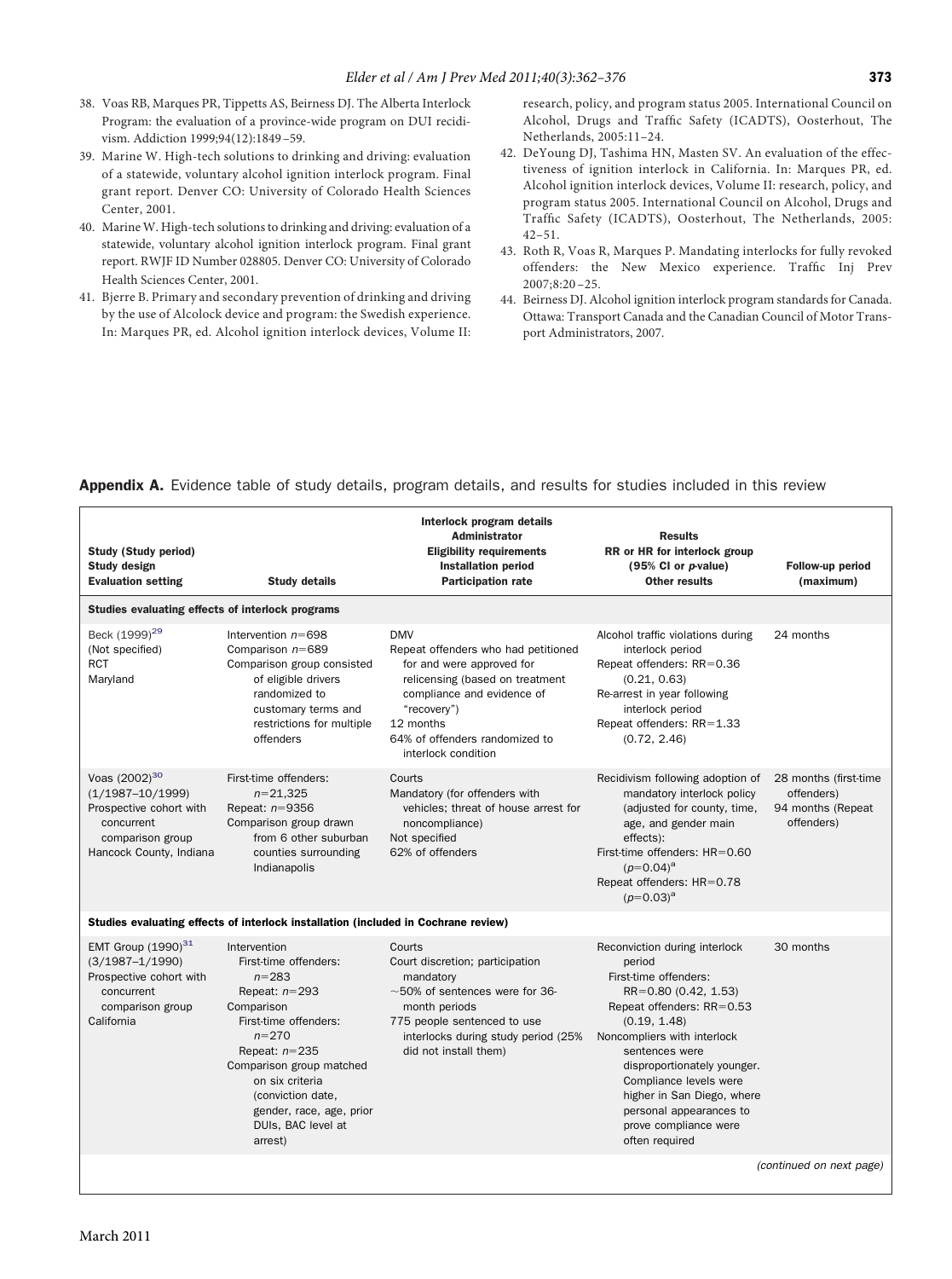#### **374** *Elder et al / Am J Prev Med 2011;40(3):362–376*

| Appendix A. Evidence table of study details, program details, and results for studies included in this review <i>(continued)</i> |  |  |
|----------------------------------------------------------------------------------------------------------------------------------|--|--|
|                                                                                                                                  |  |  |

| <b>Study (Study period)</b><br>Study design<br><b>Evaluation setting</b>                                                                 | <b>Study details</b>                                                                                                                                                                                                                                  | Interlock program details<br>Administrator<br><b>Eligibility requirements</b><br><b>Installation period</b><br><b>Participation rate</b>                                                                                                                        | <b>Results</b><br><b>RR</b> or HR for interlock group<br>$(95%$ CI or <i>p</i> -value)<br><b>Other results</b>                                                                                                                                                                                                                                                                                  | Follow-up period<br>(maximum)                            |
|------------------------------------------------------------------------------------------------------------------------------------------|-------------------------------------------------------------------------------------------------------------------------------------------------------------------------------------------------------------------------------------------------------|-----------------------------------------------------------------------------------------------------------------------------------------------------------------------------------------------------------------------------------------------------------------|-------------------------------------------------------------------------------------------------------------------------------------------------------------------------------------------------------------------------------------------------------------------------------------------------------------------------------------------------------------------------------------------------|----------------------------------------------------------|
| Morse (1992) <sup>32</sup><br>$(7/1987 - 12/1990)$<br>Prospective cohort with<br>concurrent<br>comparison group<br>Hamilton County, Ohio | Intervention $n=273$<br>Comparison $n=273$<br>Comparison group matched<br>on (1) problem drinker<br>classification; (2)<br>number of DUI arrests;<br>and (3) number of non-<br>DUI alcohol/drug<br>arrests                                            | <b>DMV</b><br>Court discretion for offenders with<br>$(1)$ BAC $>$ 0.20, $(2)$ BAC test<br>refused, or (3) repeat offenders;<br>participation optional<br>12-30 months<br>40.5% of eligible offenders                                                           | Re-arrest during interlock period<br>All participants: $RR = 0.33$<br>(0.15, 0.73)<br>People who opted for interlock<br>installation drove more<br>miles than those who did<br>not (e.g., 42% vs 30%<br>drove more than 200<br>miles/week)                                                                                                                                                      | 30 months                                                |
| Jones $(1993)^{33}$<br>(1 year; 1988-1989)<br>Prospective cohort<br>with concurrent<br>comparison group<br>Oregon                        | Intervention $n = 648$<br>Comparison $n = 1541$<br>Comparison group consisted<br>of drivers in comparison<br>counties who reinstated<br>their licenses                                                                                                | <b>DMV</b><br>Optional for offenders who have<br>completed 1-3 years of "hard"<br>license suspension (with no<br>additional suspensions during that<br>period)<br>6 months (in lieu of 6 months'<br>additional license suspension)<br>18% of eligible offenders | Re-arrest during interlock period<br>Repeat offenders: RR=0.60<br>(0.35, 1.04)<br>Re-arrest following interlock<br>period<br>Repeat offenders: RR=0.94 (0.73,<br>1.20<br>Judges tended to select more<br>serious, habitual offenders<br>for interlock program;<br>offenders who accepted<br>interlocks were more likely<br>to be white, have higher<br>incomes, and have<br>multiple prior DUIs | $M = \sim 21$ months (6<br>with interlocks<br>installed) |
| Popkin (1993) <sup>34</sup><br>$(1/1986 - 3/1992)$<br>Prospective cohort with<br>concurrent<br>comparison group<br>North Carolina        | Intervention $n=407$<br>Comparison $n = 916$<br>Comparison group consisted<br>of drivers who were<br>granted a conditional<br>license that did not<br>require interlock<br>installation                                                               | <b>DMV</b><br>Optional for offenders who have<br>completed 2 years of "hard"<br>license suspension<br>24 months (in lieu of 24 months'<br>additional license suspension)<br>1.8% of eligible offenders                                                          | Re-arrest during interlock period<br>Repeat offenders: RR=0.38<br>(0.20, 0.71)<br>Re-arrest following interlock<br>period<br>Repeat offenders: $RR = 1.07$<br>(0.53, 2.18)                                                                                                                                                                                                                      | 24 months                                                |
| Raub (2003) <sup>35</sup><br>$(7/1991 - 6/2000)$<br>Before/after study<br>Illinois                                                       | Intervention $n = 1560$<br>Comparison $n=1384$<br>Comparison group consisted<br>of drivers who received<br>restricted driving<br>permits (RDPs) in the 3<br>years prior to the<br>interlock program (i.e.,<br>$7/91 - 6/94$                           | DMV<br>Mandatory for offenders who applied<br>for RDPs following a minimum 180-<br>day suspension period<br>12 months<br>$~14\%$ of eligible drivers                                                                                                            | Re-arrest during interlock period<br>Repeat offenders: RR=0.19<br>(0.12, 0.30)<br>Re-arrest in 2 years following<br>interlock period<br>Repeat offenders: RR=0.52<br>$(0.41, 0.65)^{b}$<br>Drivers in interlock group were<br>older than those in<br>comparison group (mean<br>age of 38.7 vs 37.5 years,<br>p > 0.05                                                                           | 36 months                                                |
| Vezina (2002) <sup>36</sup><br>$(12/1997 - 1/2001)$<br>Prospective cohort with<br>concurrent<br>comparison group<br>Quebec               | Intervention<br>First-time offenders:<br>$n = 8846$<br>Repeat: $n=1050$<br>Comparison<br>First-time offenders:<br>$n = 25,559$<br>Repeat: $n=7108$<br>Comparison group consisted<br>of drivers who did not<br>participate in the<br>interlock program | <b>DMV</b><br>Optional<br>9 months (first-time offenders) or 18<br>months (repeat offenders)<br>26% of first-time offenders; 13% of<br>repeat offenders                                                                                                         | Re-arrest during interlock period<br>First-time offenders: RR=0.20<br>(0.14, 0.29)<br>Repeat offenders: RR=0.34<br>(0.22, 0.53)<br>Re-arrest following interlock<br>period<br>First-time offenders: RR=1.37<br>(1.21, 1.56)<br>Repeat offenders: RR=1.93<br>(1.02, 3.66)<br>Single-vehicle nighttime crashes<br>during interlock period                                                         | 36 months                                                |
|                                                                                                                                          |                                                                                                                                                                                                                                                       |                                                                                                                                                                                                                                                                 |                                                                                                                                                                                                                                                                                                                                                                                                 | (continued on next page)                                 |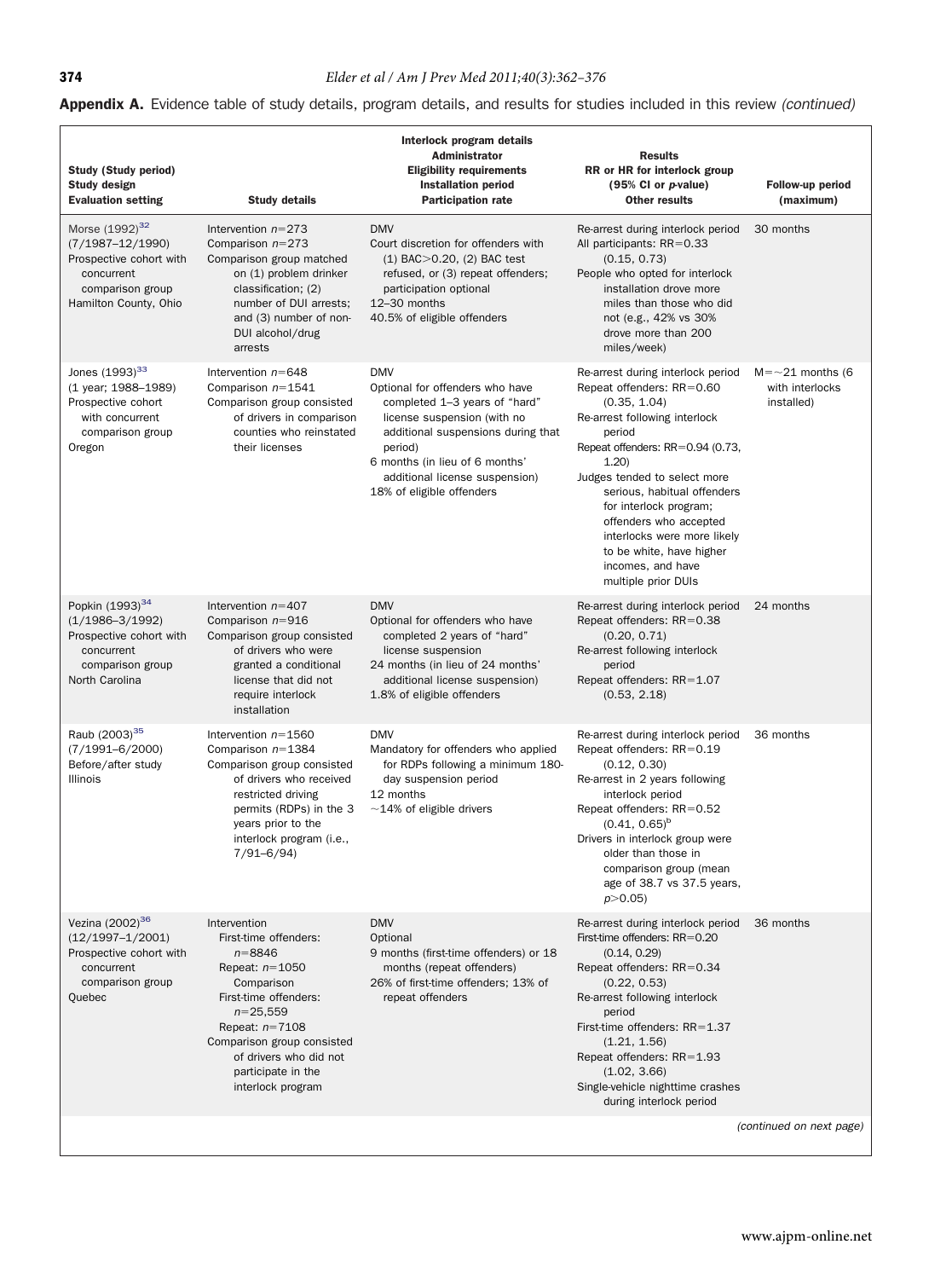#### Appendix A. *(continued)*

| <b>Study (Study period)</b><br>Study design<br><b>Evaluation setting</b>                                                                | <b>Study details</b>                                                                                                                                                                                                                                            | Interlock program details<br>Administrator<br><b>Eligibility requirements</b><br><b>Installation period</b><br><b>Participation rate</b>                                                                                                                                                   | <b>Results</b><br><b>RR</b> or HR for interlock group<br>$(95%$ CI or <i>p</i> -value)<br><b>Other results</b>                                                                                                                                                                                                                                                                                                                                                                                                                                      | Follow-up period<br>(maximum) |  |  |
|-----------------------------------------------------------------------------------------------------------------------------------------|-----------------------------------------------------------------------------------------------------------------------------------------------------------------------------------------------------------------------------------------------------------------|--------------------------------------------------------------------------------------------------------------------------------------------------------------------------------------------------------------------------------------------------------------------------------------------|-----------------------------------------------------------------------------------------------------------------------------------------------------------------------------------------------------------------------------------------------------------------------------------------------------------------------------------------------------------------------------------------------------------------------------------------------------------------------------------------------------------------------------------------------------|-------------------------------|--|--|
|                                                                                                                                         |                                                                                                                                                                                                                                                                 |                                                                                                                                                                                                                                                                                            | First-time offenders: $RR = 1.05$<br>$(p=0.85)$<br>Repeat offenders: RR=0.46<br>$(p=0.14)$<br>Total crashes during interlock period<br>First-time offenders: $RR = 3.56$<br>(p<0.0001)<br>Repeat offenders: RR=2.16<br>(p<0.0001)                                                                                                                                                                                                                                                                                                                   |                               |  |  |
| Tippetts $(1998)^{37}$<br>$(1/1990 - 3/1996)$<br>Retrospective cohort<br>with concurrent<br>comparison group<br>West Virginia           | Intervention<br>First-time offenders: $n=137$<br>Repeat: $n=10,198$<br>Comparison<br>First-time offenders: $n = 591$<br>Repeat: $n=20,062$<br>Comparison group consisted 1.9% of offenders<br>of drivers who did not<br>participate in the<br>interlock program | <b>DMV</b><br>Optional (requires enrollment in a<br>treatment program, and no recent<br>history of driving while suspended)<br>5 months (first-time offenders); 18<br>months (second-time offenders)                                                                                       | Re-arrest during interlock period<br>First-time offenders: RR=0.23<br>(0.01, 3.75)<br>Second-time offenders: RR=0.25<br>(0.14, 0.43)<br>Re-arrest following interlock period<br>First-time offenders: RR=0.70<br>(0.32, 1.53)<br>Second-time offenders: RR=2.06<br>(1.63, 2.60)                                                                                                                                                                                                                                                                     | 30 months                     |  |  |
| Voas (1999) <sup>38</sup><br>$(7/1987 - 9/1996)$<br>Prospective cohort with<br>concurrent<br>comparison group<br>Alberta                | Intervention<br>First-time offenders:<br>$n = 1982$<br>Repeat: $n=781$<br>Comparison<br>First-time offenders:<br>$n = 17,587$<br>Repeat: $n=10,840$<br>Comparison group consisted<br>of eligible drivers who<br>did not participate in<br>the interlock program | Quasi-judicial board, with licensing<br>authority<br>Mandatory (6% of participants) or<br>optional (94% of participants) for<br>drivers with no arrests during<br>suspension period<br>6 months (first-time offenders); 24<br>months (second-time offenders)<br>8.9% of eligible offenders | Re-arrest during interlock period<br>First-time offenders: $RR=0.05$ (0.01,<br>0.18<br>Second-time offenders: RR=0.11<br>(0.05, 0.23)<br>Re-arrest following interlock period<br>First-time offenders: RR=0.91<br>(0.59, 1.39)<br>Second-time offenders: RR=0.96 (0.69,<br>1.32)                                                                                                                                                                                                                                                                    | 24 months post-<br>interlock  |  |  |
| Marine (2000,<br>2001) <sup>39,40</sup><br>(9/1996 to 10/2000)<br>Prospective cohort with<br>concurrent<br>comparison group<br>Colorado | Intervention $n = 501$<br>Comparison $n = 584$<br>Comparison group consisted<br>of random sample of<br>non-applicants for the<br>interlock program                                                                                                              | <b>DMV</b><br>Optional for repeat offenders<br>Interlock period was double the<br>period of full license suspension<br>$<$ 1% of offenders                                                                                                                                                 | Re-arrest during interlock period<br>Repeat offenders: HR=0.16<br>$(p=0.0001)^a$<br>Re-arrest following interlock period<br>Repeat offenders: HR=0.58<br>$(p=0.07)^a$<br>Interlock participants were older and<br>had higher incomes.                                                                                                                                                                                                                                                                                                               | 48 months                     |  |  |
| Studies evaluating effectiveness of interlock installation (published after Cochrane review)                                            |                                                                                                                                                                                                                                                                 |                                                                                                                                                                                                                                                                                            |                                                                                                                                                                                                                                                                                                                                                                                                                                                                                                                                                     |                               |  |  |
| Bjerre (2005) <sup>41</sup><br>$(1999 - 8/2004)$<br>Prospective cohort with<br>concurrent<br>comparison group<br>Sweden (3 counties)    | Intervention $n=171$<br>Comparison $n = 865$<br>Comparison group consisted<br>of matched drivers in<br>comparison counties                                                                                                                                      | Not specified<br>Optional; alcohol treatment required<br>2 years<br>11% of eligible offenders                                                                                                                                                                                              | Re-arrest rates (total number of<br>arrests) during interlock period<br>Interlock group: 0.0%/year (0)<br>Comparison group: 4.4%/year (57)<br>Re-arrest rates (total arrests)<br>following interlock period<br>Interlock group: 1.8%/year (3)<br>Comparison group: 4.0%/year (9)<br>Injury crash rates (crashes) during<br>interlock period<br>Interlock group: 0.0%/year (0)<br>Comparison group: 0.6%/year (9)<br>Injury crash rates (crashes) following<br>interlock period<br>Interlock group: 0.9%/year (2)<br>Comparison group: 0.6%/year (2) | $>60$ months                  |  |  |
|                                                                                                                                         |                                                                                                                                                                                                                                                                 |                                                                                                                                                                                                                                                                                            |                                                                                                                                                                                                                                                                                                                                                                                                                                                                                                                                                     | (continued on next page)      |  |  |